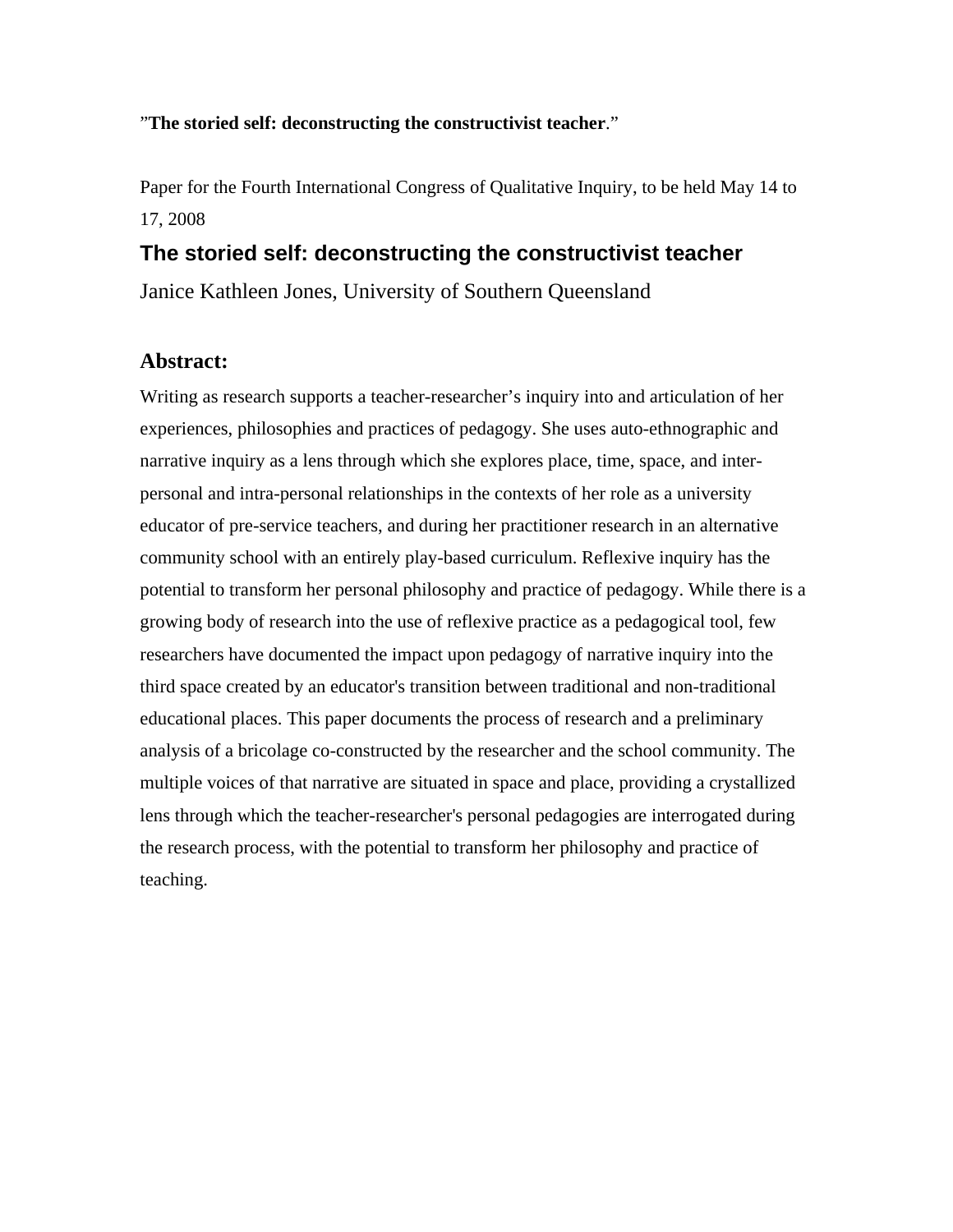#### **Introduction**

This auto-ethnographic exploration into my identity and practice as a teacher takes place in the wider context of global questioning about the purposes, practices (Barone & Eisner, 1997) and effectiveness of formal education (Gardner, 2000; Mishook & Kornhaber, 2006). It is important in the context of a continuing debate at global, national, state and school level, concerning the competencies pre-service teachers need to acquire (Schon, 1987) in order to succeed in their professional duties. That broader context is reflected in the epistemological and ontological challenges I have confronted as a selfperceived constructivist teacher as I explore the third space that exists, positionally and philosophically, between my participation in these two contexts (Bhabha, 1997; Bolatagici, 2004; Collins, 2002): as facilitator in a non-traditional community primary school where the curriculum emerges from children's play, and as lecturer and program coordinator in a university faculty of education with a focus on pre-service teacher education. The tension created by my changing understandings as I move in and between these two epistemologies has challenged my beliefs in the purposes and practices of education.

In the opening section of this paper I map the places and spaces of this study, metaphorically and epistemologically, before exploring the social, political and theoretical underpinnings of the study. Narratives extracted from a bricolage of referential material gathered during the study are used to cast light on the research journey, and on my emerging understandings in the third space created by my inquiry. Narratives are presented in italic font, with my commentary in regular font.

#### **Places and Spaces in the Study**

This paper documents my experience as teacher and researcher in the troubled and troubling third space that exists philosophically and metaphorically in and between two places, and documents the impact of narrative inquiry upon my professional identity and practice as a teacher educator. The study context was a Reggio-inspired rural Australian community primary school that opened in January 2006 with 20 students and two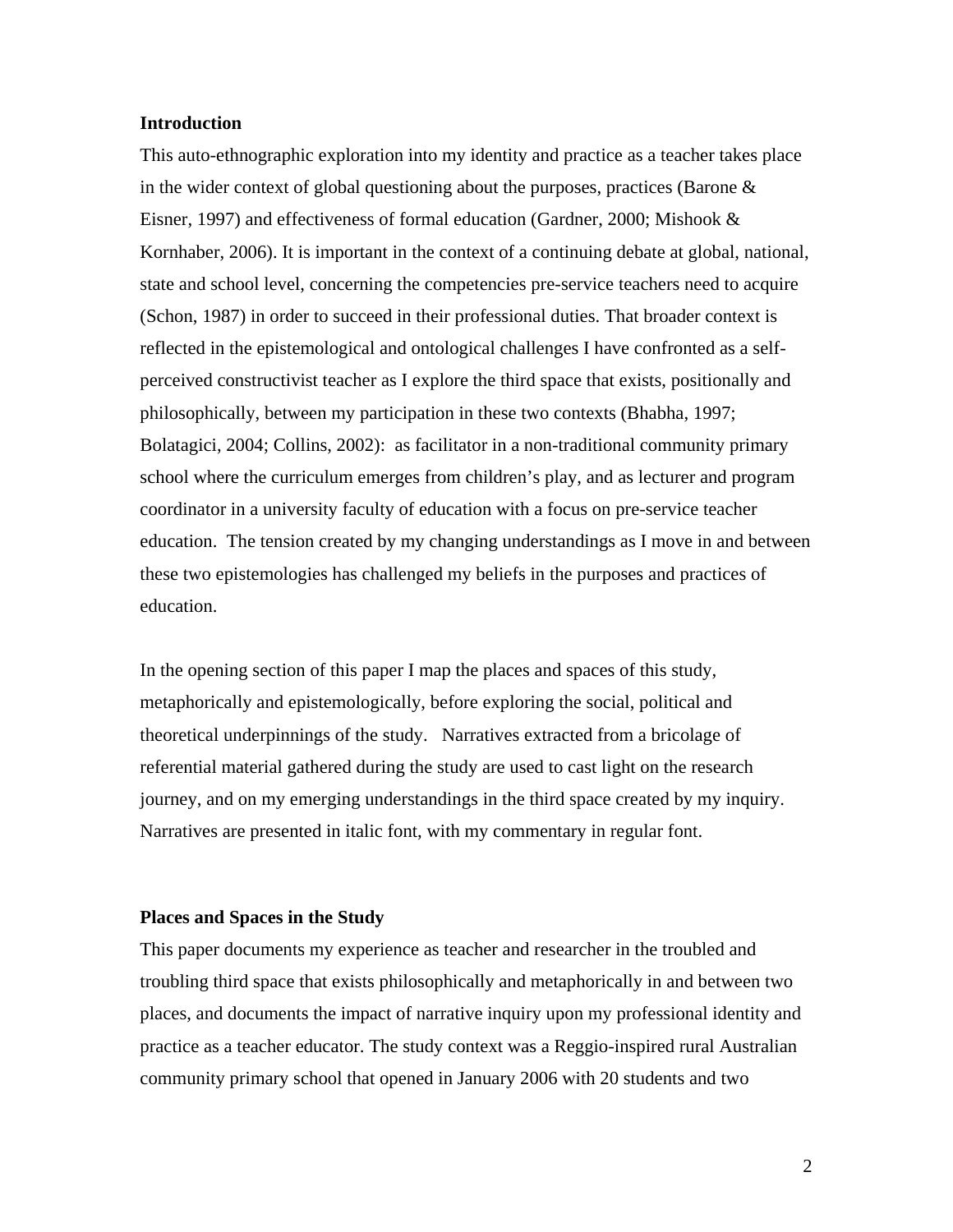facilitators. As participant researcher I engaged with the community during the lifespan of the school, from planning in November 2005 until February 2008 when the school (named The Magic Gardens School for anonymity of participants) was closed down despite strong objections by 13 families. The school was given full accreditation in 2006, but its license to operate was withdrawn just 6 months later. Eight families continue to meet as they are now homeschooling their children, with academic and pedagogical support from the original faciliators John and Meg (names changed for anonymity) and myself. My professional context is a university faculty of education where I am program coordinator and educator of pre-service teachers for primary schooling. The faculty encourages students to adopt constructivist and student centred pedagogies, but delivery of the program as in all flexible delivery environments requires pre-prepared content, delivered and assessed within a 13 week cycle.

The school's Reggio Emilia inspired philosophy emphasized practitioner research, the environment, peers and the community as teachers, and respected the child as initiator of the curriculum, with facilitators and parents (Figure 1) supporting childrens' projects as described by New, (2003). Where traditional schools have a pre-planned curriculum with lessons planned ahead of time, in the study context the curriculum emerged from the child (New, 1993), with support from. Children's learning was meticulously recorded by facilitators John and Meg and visiting experts. Children moved freely indoors and out and parents spent many hours at the school teaching and supporting their own and others' children (Figure 1). Children's games evolved and continued over days rather than being confined to lessons or recess time. Figure 2 shows children creating a shop in the sandpit. This game continued for a week, and then changed as the burying of toys in the sand resulted in a new idea. The children generated a script and filmed their own story about an archeological dig (Figure 2) with older peers creating authoritative documentary commentary, background music and visual effects. The quality of learning was directly related to the intense focus of the children upon their interests, and the ability of adults to trust children to find a pace and focus that suited them, rather than imposing adult agendas and timelines.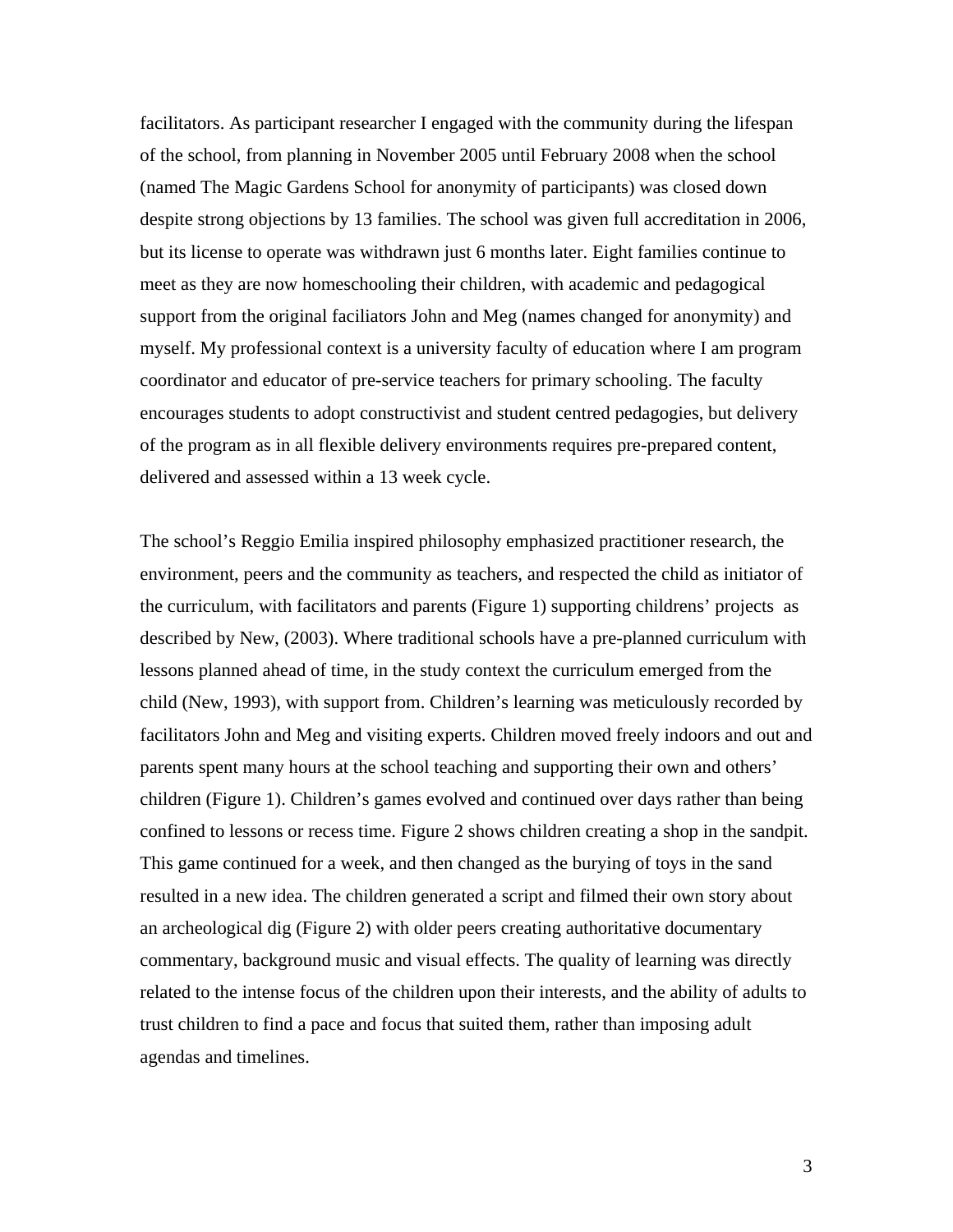



**Figure 1: A child leads a drama story with a parent helper Figure 2: Children move freely between indoors and outdoors environments**

As participant researcher my sense of identification and engagement with the community of parents and their children changed during the course of the study, from a desire for neutrality at the oustet (Figure 3) I became immersed in the community, and as the school was placed under threat I become an advocate of play-based learning and parental involvement in children's education. In figure 3 the balance of power and agency of the community of parents (grey circles) and myself as facilitator (transparent circles) is represented by the size of circles. Abandoning the role of impartial observer and interested outsider, I became a champion of the school before parents took on a greater ownership of the community resources and their children's education.





As a result of my long term engagement and reflexive writing in this context, my philosophy and practice as an educator of teachers has changed. My relationship with the community continues, but in a supporting role.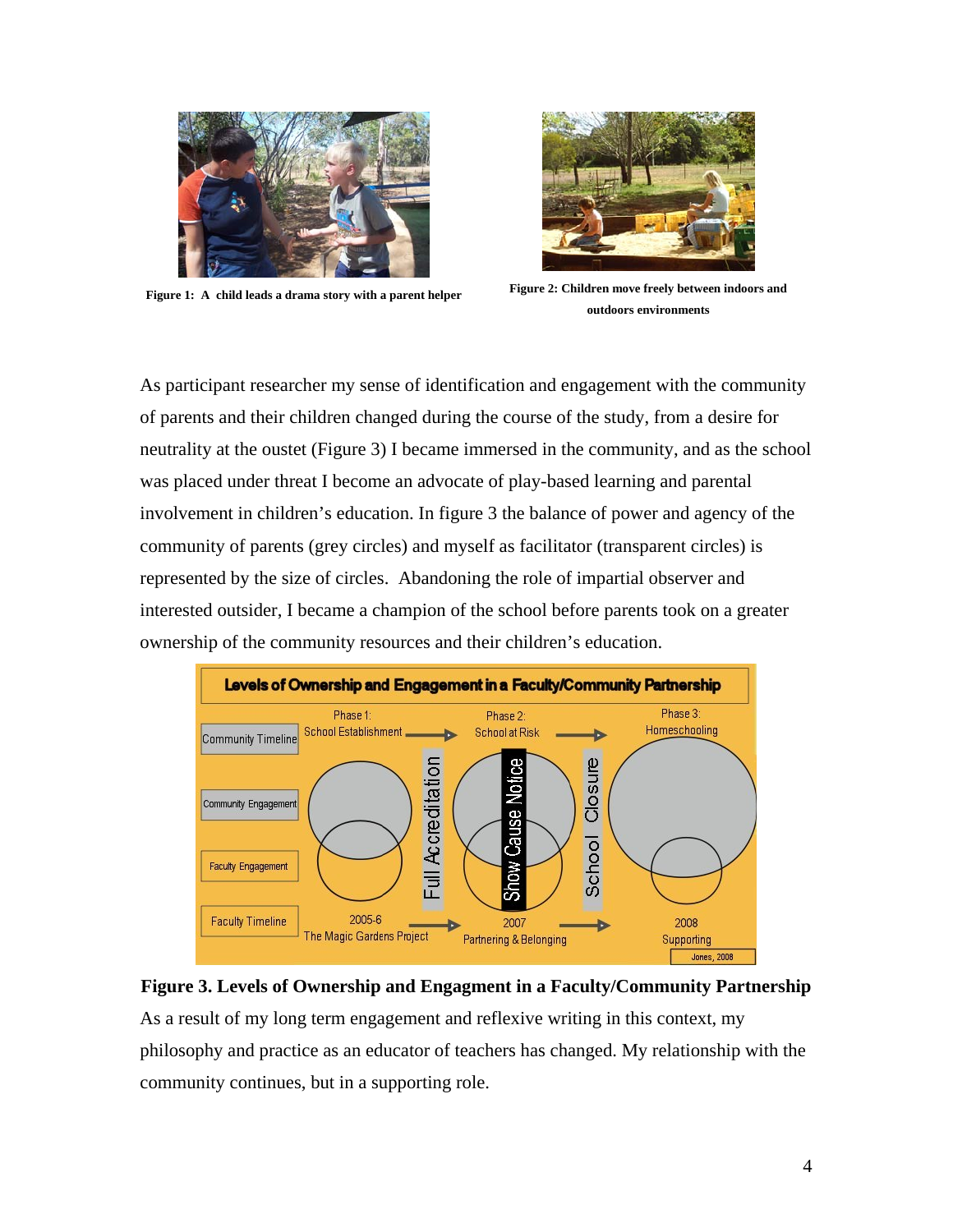#### **Third Space**

My positioning in and between two educational contexts has created a third space (Gutierrez, Baquedano-Lopez, and Tejeda, 1999) in which I have used narrative inquiry to explore my experience in and between the ontologies and epistemologies of school and university. As researcher I inhabit both places, but my inquiry in the space between potentially allows a remapping of my hybrid identity (Bolatagici, 2004) as teacherlearner-researcher.

Third space in the discourse of critical spatial theory (Simonsen, 2005) articulates the binaries of postmodernist urban space (Ross, 1983). In this study, it is a means of acknowledging and naming imagined and real spaces, places and boundaries (Soja, 2006) created by my research experience. The epistemologies and ontologies of alternative school and university contexts are places offering some degree of permanency as described by de Certeau (Dudgeon & Fielder, 2006). Space, however is impermanent, troubling and challenging, reflecting my shifting perspectives and in-between positioning as researcher. Moving beyond the binaries and oppositions of self and culture, embodiment (Popke, 2003; Reid, 2005; Rymhs, 2001), power and difference, I employ third space as a metaphor for my experience mediated through reflexive autoethnography (Bretag, 2006; Burnapp, 2006; Moodley, 2007).

Third space is a volatile ontology (Bhaba, (1993; 1997), for exploration of self in time, space and between contexts (Allen, 1997, 1999; Dudgeon & Fielder, 2006; Soja, 1999). This presents challenges (Kleinman & Copp, 1993) for me as a writer-researcher, as I acknowledge my agency, colonization and hegemonic control (Biesta, 2007) as teacher and researcher. That critical reflection on personal and social contexts in and between the observed and permanent, (Bhabha, 1993, p. 35) has the potential to generate new understandings that impact upon myself as agent of inquiry as shown in Figure 1, and also upon the social, political and professional contexts in which I am engaged.

Figure 4 indicates the metaphorical and conceptual framing of borders, places and spaces in this study: these real and imaged spaces in human, spatial and philosophical terms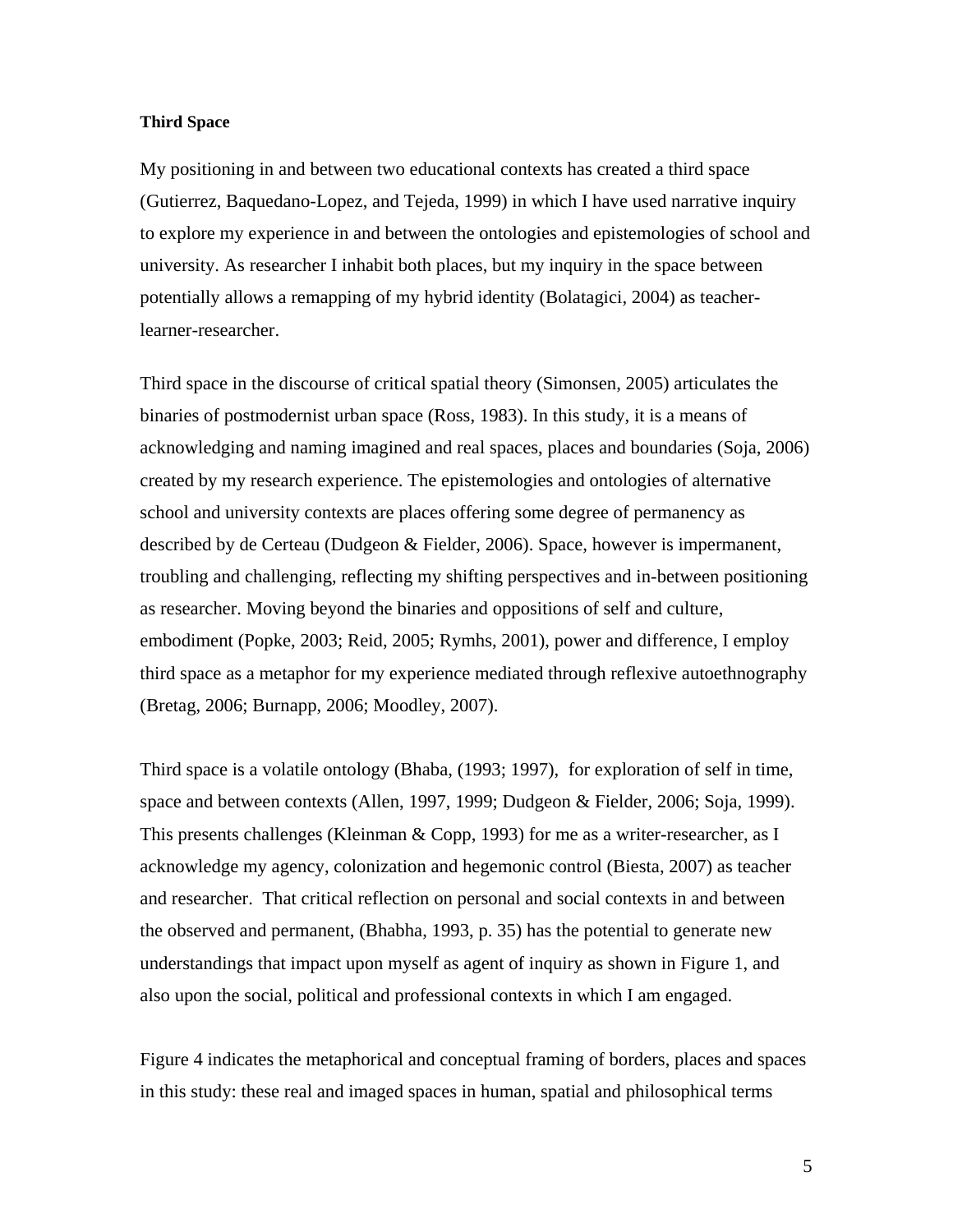(Watkins, 2005), allow me to map the shifting territory of my experience (Dudgeon  $\&$ Fielder, 2006, p. 401) across time, space, intra and interpersonal dimensions.



**Figure 4: Third Space in the study context** 

In this study, the Third Space is metaphorical, relative positionally and philosophically to the two places of the study. However, it is also personal as my questioning of 30 years' teaching experience, understandings and professional and personal practice generates doubt and change that is not positional but, rather, philosophical and ontological. Borderlines, for me as third space practitioner become impermanent and permeable (Mazlish, 2003; McLennan-Dodd, 2004; Meredith, 1998; Mermin, 1997; Miller, 2005) as my role as researcher, my personal beliefs and my engagement with both community and faculty has changed.

Prior to this study, I believed my personal philosophy was libertarian (Papert & Freire, 2000), aligned with a humanist epistemology of practice that challenged borders and hegemonic practice in education. However, in the third space (Allen, 1999) I have challenged my self-image as a constructivist facilitator through reflection on and in the epistemologies (Collins, 2002) and hegemonies that define the places in this study(Morton, 2007; Rikowski, 1996). As my sense of identification with the places and epistemologies of this study has shifted, so has my critical focus and awaress of distance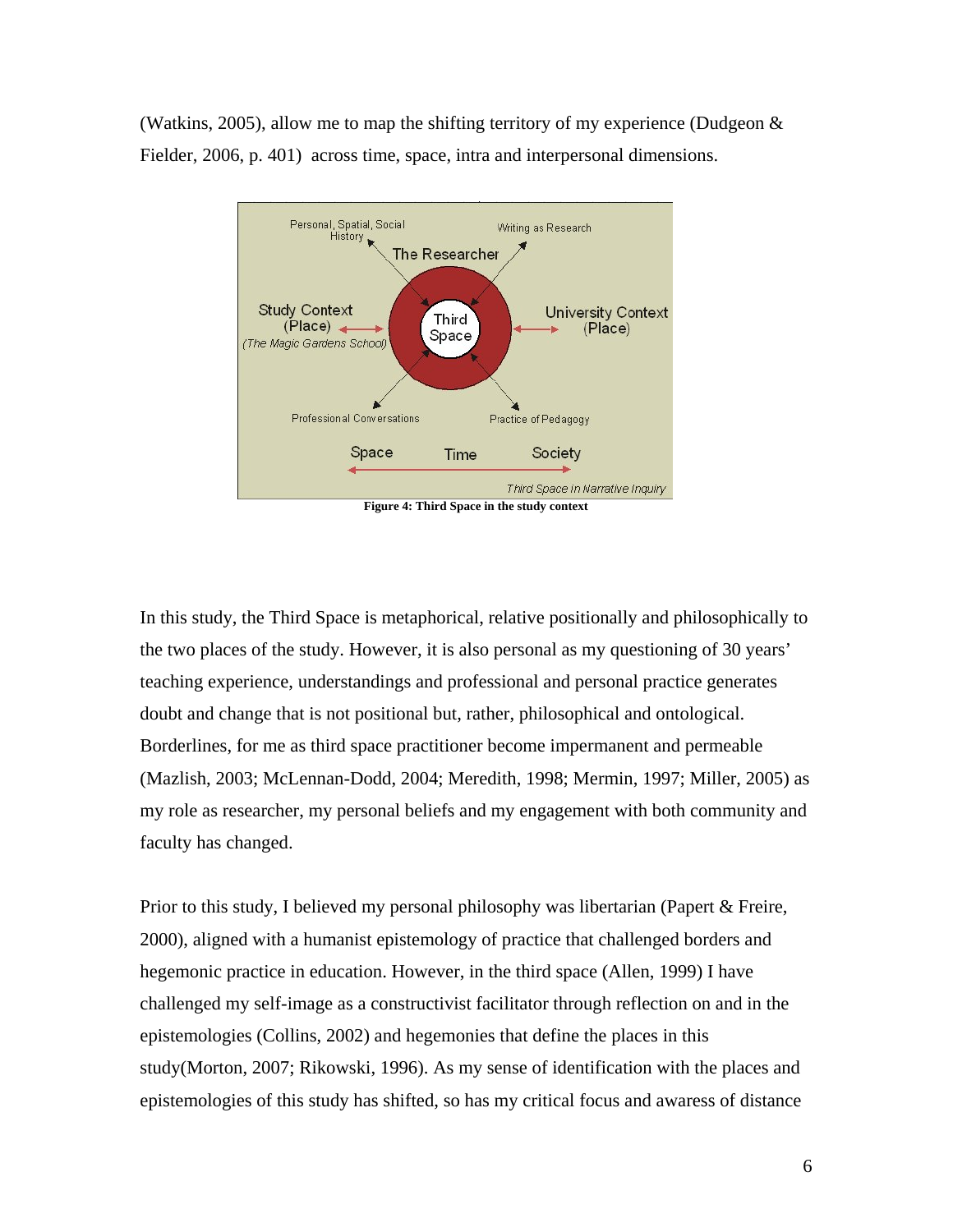and hegemony. Whereas initially I was a participant observer, I became a member of a community in political and personal terms becoming active far beyond the original scope of this study. Narratives of that experience indicate turning points for my professional growth.

#### **Narratives of Experience**

From the outset, my engagement in an alternative educational context has confronted and challenging my ideas of what a school looks like, and how research is done: *The town recedes as I drive under large gum trees and along by scrubby dry fields, finally turning into a dusty open field dotted with trees. Across the woodland is a low hut – little more than a shed with a breeze block building stretching behind it. Can this be the school?!* (Fieldnotes. First visit to the school:  $13<sup>th</sup>$  November 2005, para 1)

Now, as I review a wealth of referential material gathered during the study, my recursive exploration of narratives allows threads of meaning to evolve, connecting across time, place and space, allowing me to identify emerging themes that are the basis of my research study.

Professional conversations (Atherton, 2005; Kim, 2006) with facilitators, parents and students have challenged my self-belief as a libertarian practitioner and a constructivist teacher (Edwards, Gandini, and Nimmo, 1994; Holly and Kasten, 2001; Peel, 2005; Schon, 1987). A key theme emerging in writings and conversations is whether (Holly  $\&$ Kasten, 2001), and how far my self-perception as a libertarian practitioner is accurate, and the degree to which my practice is grounded in the philosophies of Dewey (Dewey, 1897, 1916, 1991) and Freire (Papert & Freire, 2000). This recursive exploration has been accompanied by a growing critical sensibility: as an active agent in an alternative school community I accept the implications for my personal identity, philosophy of education and political awareness (Warnick, 2007, p. 54) that participation brings. Freire's call, not to end but to radically change the ways in which we engage in education (Papert & Freire, 2000 para.5) and Meier's (2000 para.19) cry for schools that offer an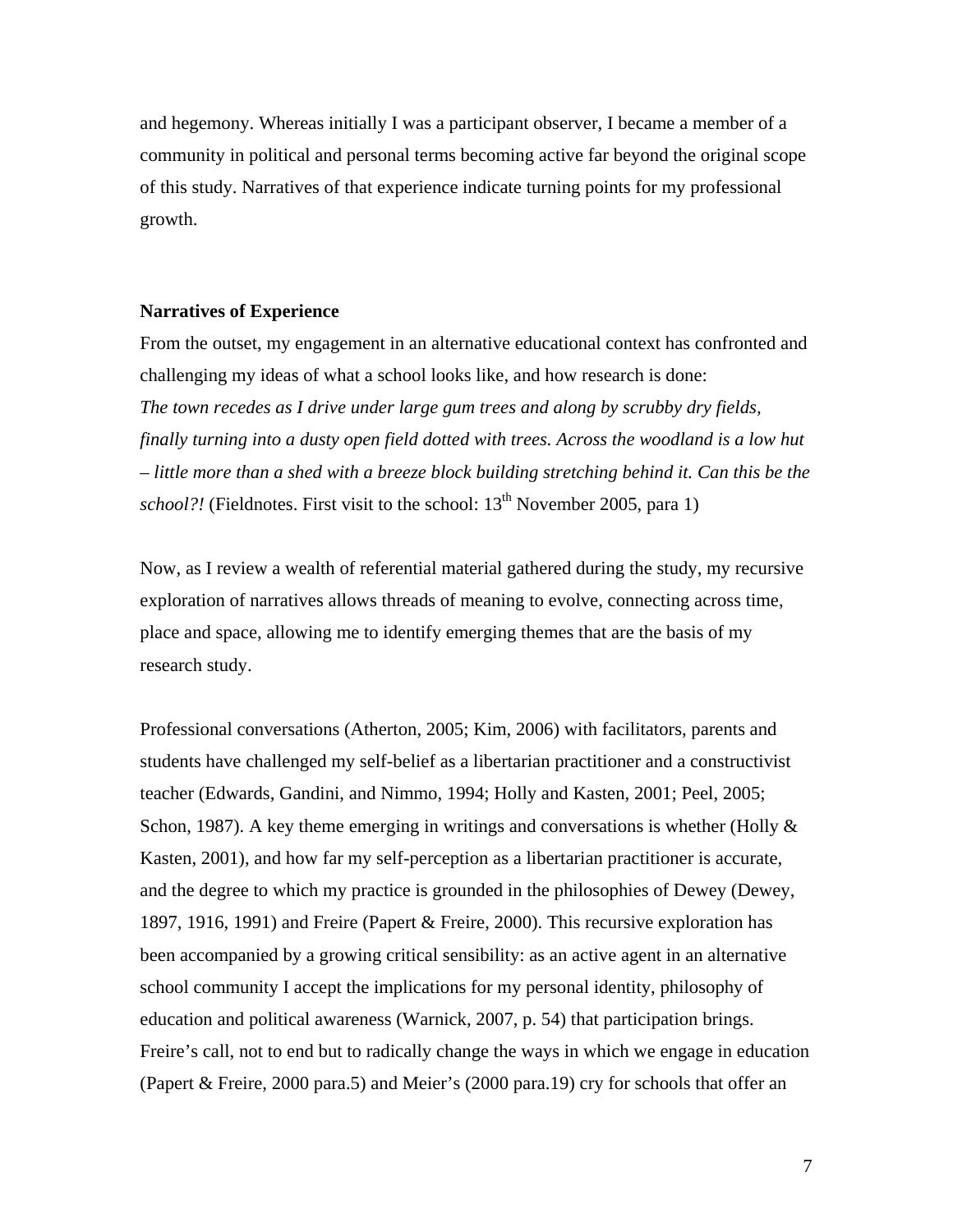alternative to hierarchical 'dystopia of the insect colony' align with the philosophy and practice of the Magic Gardens School, and inform my own philosophy and practice of pedagogy.

As I re-read the narrative of my first visit to the school the distancing effects of time and space allow critical detachment and empathy for myself. The narratives are moments in time allowing an insight into my changing identity and the illusions and misunderstanding that are common to participatory research (Holly & Kasten, 2001): like a carved Russian doll, each layer if narrative offers an image of the researcher identity that is a nested representation, each subtly different from the last, held inside a larger and more recent self-construct created by self-as-observer.

The process of recursive writing generates understandings and perceptions of self that shift across time and space, shimmering across and through the layers of narrative. My first fieldnotes capture the early researcher in her formal dress (in both the physical and psychological senses) as I/she tries to make a good impression on her first visit to the school.

*I feel like an alien from another world with my purposeful approach and time-driven schedules, my quiet business-style dress and low dress court shoes, my carefully brushed hair held back in its pins and those purposefully selected 'discreet' earrings. My energy level is high, I feel that it jangles against the slow calm relaxed manner of those around me*.( Fieldnotes:  $13<sup>th</sup>$  November 2005: First visit to the school, para 6)

The parents were confused that I was asking them to sign documents signaling their agreement to take part in the study. My discomfort at this collision of cultures, at finding myself representing the rule-bound culture and processes of a university in this nontraditional community context, where trust and openness were underpinning philosophies, clearly marks the borders of the study in my perception. My fieldnotes indicate that I considered parents as visitors to the school, as my previous experience had always positioned parents in that role. However, in this community, power structures were different: here parents *were* the school.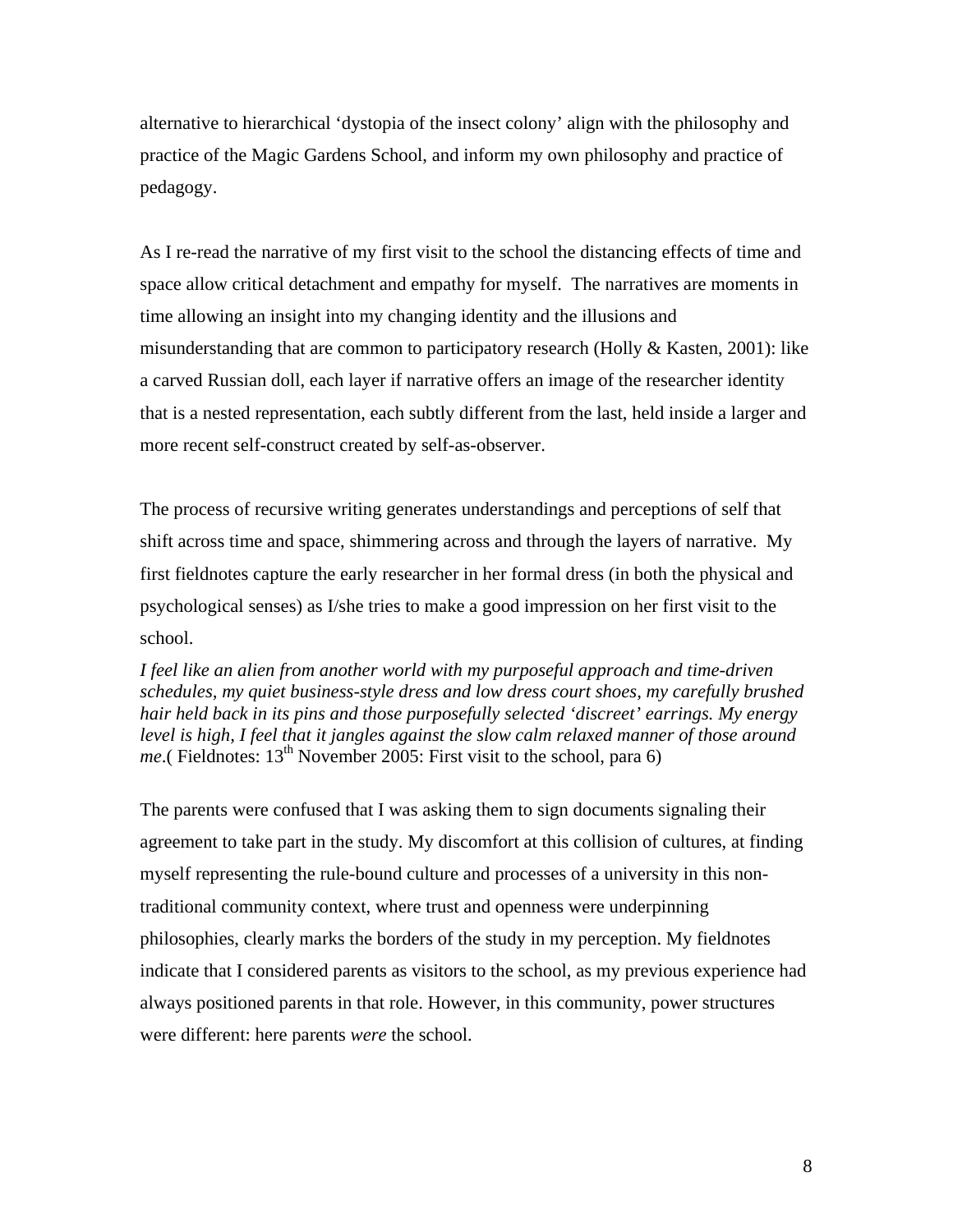*… these are not 'passive' parents, but they seem to accept my participation with confidence and a belief in what I am doing…I wonder if this is because they are already involved in a shared process….it is I who am the outsider*. (ibid, para 5)

My engagement in a community school was often confronting: I swiftly discovered that I was ill at ease in a play-based ontology, which made me uncomfortably aware of my dependency upon the power and control vested in the teacher role. In this environment without hierarchies or teacher led curriculum frameworks, the students, learning facilitators, parents, peers and the natural environment (Spaggiari  $\&$  Rinaldi, 1996) coconstructed the curriculum. The child, facilitator and parents were active agents (Turner and Krechevsky, 2003) for meaningful and community-embedded learning (Stager, 2002 para.11). The free flowing nature of the school made it difficult for me to communicate with and direct or engage students as I would normally do as a teacher, and this cast new light on my acceptance of traditional ontologies, and how far they permeated my practice of teaching. I arrived at the school with plans that I would inspire the children to create a Magic Garden for the arts, with sculptures, spaces for dramatic play, water features, and paintings. I imagined the children would

*…gravitate to me and wish to plan the garden, designing how it would look. That did not happen. Instead, I realized that I would have to allow the children to plant where they wanted, and to negotiate with individuals where this seemed unwise, so that we worked and learned together. I keep hearing my voice on film sounding patronising – talking to the 'little people' in a tone that so clearly models my expectations and wishes for what I hope they will do. I give up in embarrassment, mortified to find my own agendas so visibly exposed by the children and by the school. Suddenly I discover I am not a constructivist teacher at all. I am a teacher who relies upon charisma and verve to make classes fun. Most of what I do best is the teacher leading – a bravura performance that*  has the students engaged and laughing, bright eyed. It fits firmly in the tradition of the *19th century (*Blog 29.04.06, para 1-2)

My acknowledgement that the children did not want to take time to plan a garden, but would prefer simply to plant flowers in the unprepared bushland was the beginning of my respect for the child's view of the world (Stager, 2002) and the child's processes of

9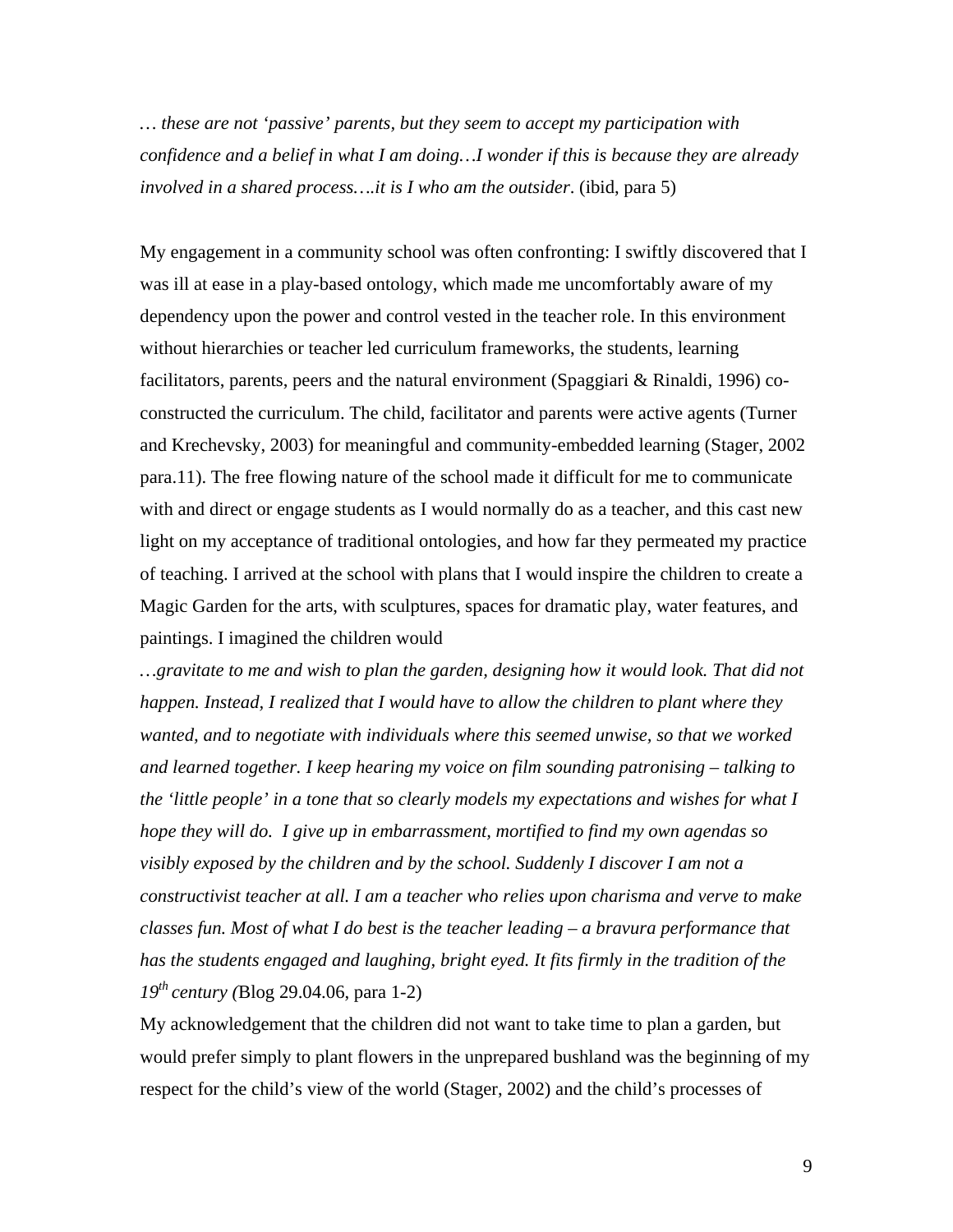learning (Hunter & Sonter, 2003). My early endeavours to engage the children in playbased learning were clumsy, and far from the skilled interventions I observed as facilitators and parents came alongside individual children as they played in a seamless indoor/outdoor environment (New, 2003) without disrupting the flow or dynamic between children. As the above vignette suggests, without my accustomed role as leader, I felt lost. This awareness challenged my beliefs about my practice of pedagogy, and the reality of my practice.

The early narratives reveal an implicit belief that I would distance myself from the community as I moved into the data analysis stage of the study. My proposed engagement with the community school was defined as a community project during which students would create a garden for the arts. This swiftly emerged as an adult agenda and a manifestation of my reliance on the teacher role. The term *project* allowed me to position the participatory context as separate to myself, implied a defined timeline, and a safe distance in both metaphorical and political senses, between the potentially disturbing participatory experience and my professional practice. Instead, the relationships, professional conversations and reflexive practices that evolved during the study have become the engine room that drives my professional practice, challenging and inspiring me and the pre-service teachers with whom I work to reconsider our beliefs and practices as teachers. I have learned the skill of meticulous listening and recording of observations, and of making timely interventions that initiate the child in deeper exploration (Csikszentmihalyi & Bennett, 1971): both essential skills for a facilitator in a play-based context, but which are neglected in favour of curriculum planning and strategies for behaviour management in teacher's professional practice.

In the university context, the rhetoric of planning encourages pre-service teachers to adopt constructivist and child-centred pedagogies, yet its emphasis is upon detailed planning of lessons and units of learning experiences to meet state curriculum standards. Therefore, very few courses model the constructivist, student-centred and communitarian philosophies and practices they seek to encourage in pre-service teachers. Not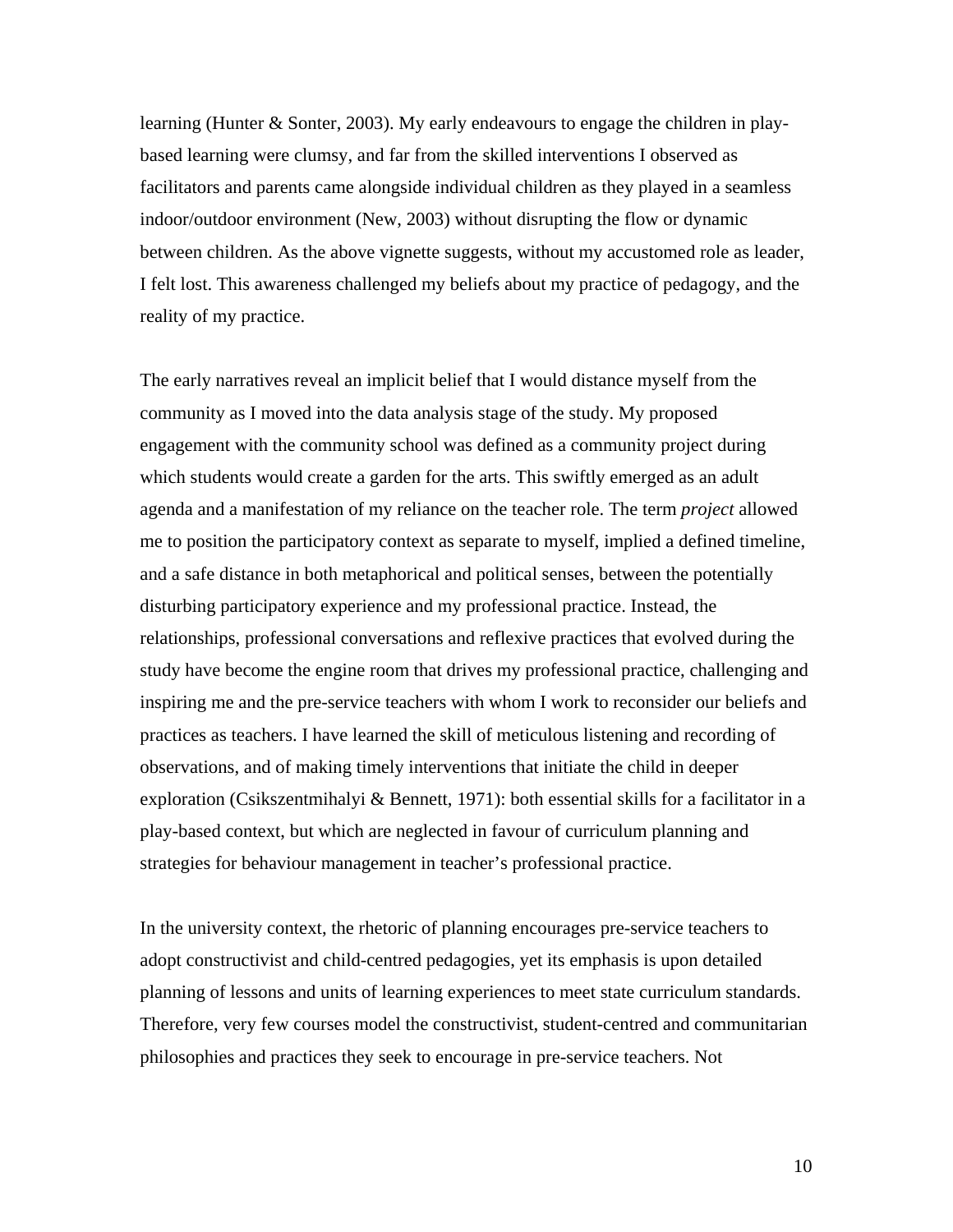surprisingly, pre-service teacher focus group feedback indicates a perceived disjoint between theory and practice.

In schools and universities implicit and explicit power structures (Lingard, Rawolle, &Taylor, 2005) are embodied in the physical environment. Thus, student and parent access to physical and virtual classrooms is less than that of teachers or administrators, and the teacher's voice rather than student or parental voice predominates. This hegemony remains unchanged since the early  $20<sup>th</sup>$  century, with learners still positioned as recipient of experiences pre-planned by the school and the state as teachers provide scaffolded opportunities for children to acquire appropriate knowledge and understandings. In formal schooling parents divorced from their positions as initiators of the child's education.

As my participatory research and reflexive inquiry evolved, personal agendas of which I had previously been unaware emerged. My journaling generated themes of conflict and discovery that led me to consider how far I relied upon the hegemonic controls available to the teacher in order to bolster my self-perception that I was an inspiring and constructivist teacher:

*…I found myself wandering around feeling rather lost as I had no classroom and couldn't entertain the kids or capture their attention as easily as in a normal school: they didn't need me – they were already busy learning!...I had come to the school with adult agendas – that children don't normally build or create gardens much less gardens for the arts. That I was not starting from an honest position.* (Fieldnotes**:** 11.04.06, para 11)

This caused me to re-evaluate how teaching and learning was managed in my professional context, and to question my practice of pedagogy:

*…I simply can't 'lecture' in the way I did – and I keep 'pulling myself up' in front of the class as I notice what I'm doing. I have to talk to the students about it but they don't seem to mind – in fact they are extremely engaged in the whole idea...*(Fieldnotes**:** 11.04.06, para 21)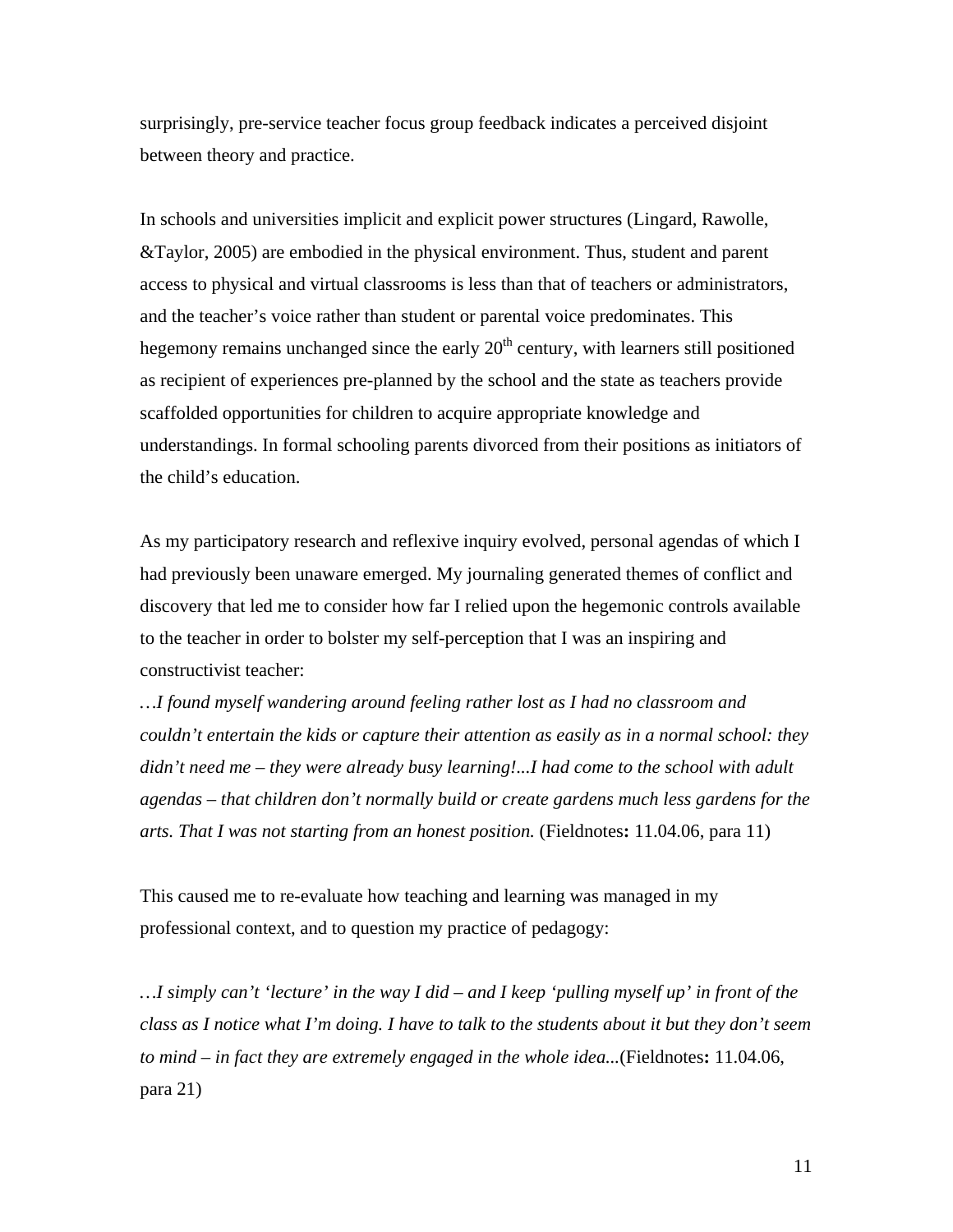my initial intention to create and film a community environmental arts project were replaced by a shift in research focus to the personal, epistemological and ontological meanings generated by my participatory engagement in the community.

Exploring the duality of my role as agent and subject of research, I sought a holistic exploration beyond the dualities of self and other, through narrative exploration in the third space of my experience. Initially, my reflections were captured in the form of weblogs, but as I struggled to find the right voice for expression of this personal and professional experience in a public platform, the awareness that I was adapting the narrative, crafting a voice to please an imaginary audience made it imperative that I return to more traditional methods of journaling:

*For the last few months I have been aware of 'writing for the other', and found myself adjusting the phrasing, crafting and polishing my writing rather than simply letting the words flow. That awareness of turning inwards but writing outwards hit me most strongly during my meeting with Jerry and Robyn this week. It helped me to see that writing is one of my ways of 'knowing': it is another form of deep conversation and thinking.*  (Reflection**:** 30.05.06, para 1)

I had become aware that the authorial voice of the blogs hinted at shared values with an audience hidden in the wings. In contrast, my private reflections were stylistically uneven, shifting between the mundane and the poetic in tone and content. From this point, I decided to stop using a published blog in favour of journaling:

*… the words flying from keyboard to screen, the voice speaking through the words. It is a revelatory experience, as I come to hear my own thoughts forming in the words as they form on screen. There are no breaks, no editing, no guards against revealing too much.*  (Reflection**:** 30.05.06, para 3)

This recursive reflection led to an awareness that I needed to change the study focus, recognizing the community's shared ownership of the processes and products of the study. Note, all names are changed for anonymity.

*Only when I came to write this did I become conscious that John [school facilitator] is seeking responses from me – that as a respected 'other' my validation of the shared*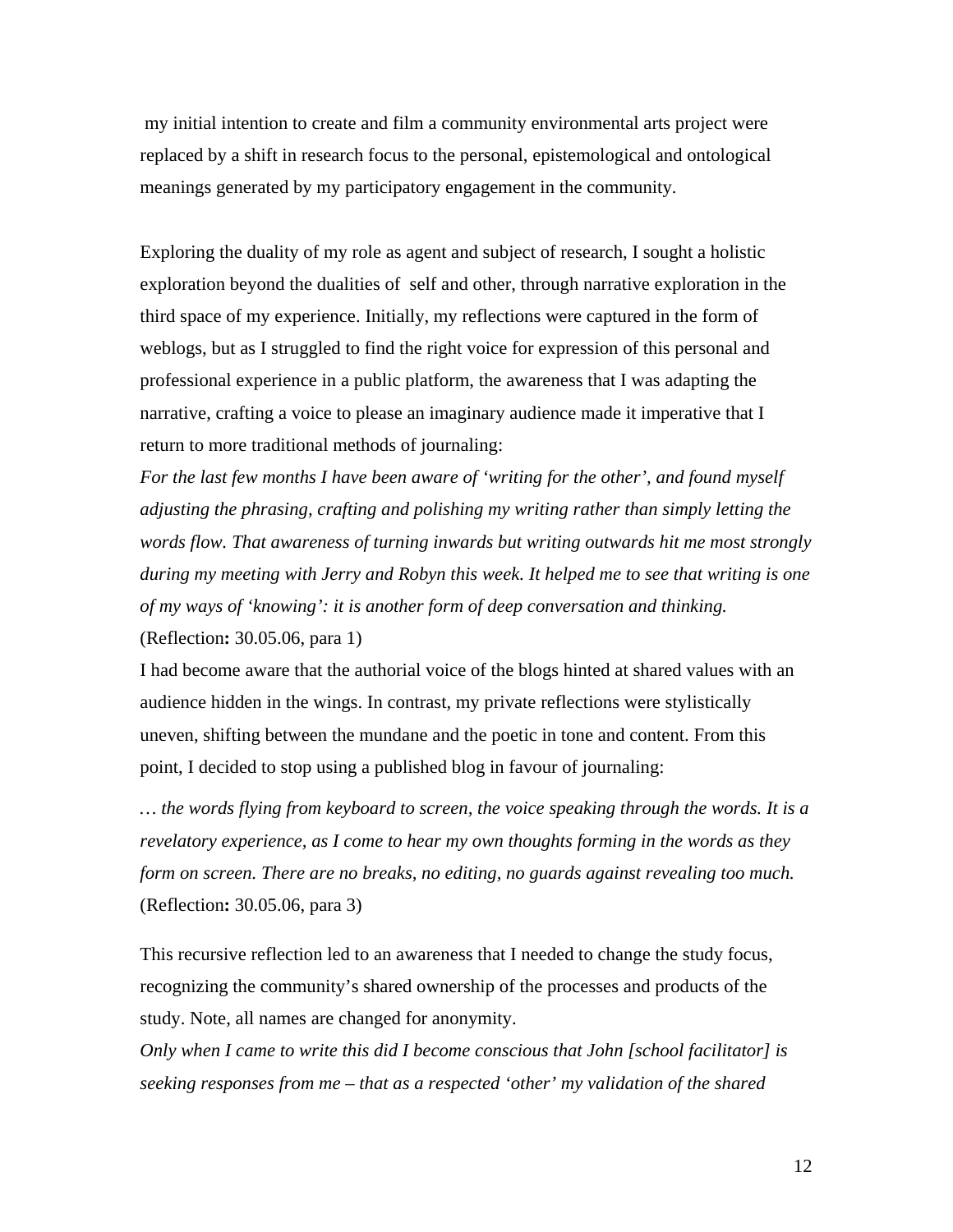*understandings that he and Meg [school facilitator] had evolved over some years has real meaning . These conversations are both political and personal and I am acutely aware that how I respond is vitally important to John and Meg. During this visit it became clear that there was more to the Magic Gardens Project than the creation of a garden, and the filming and analysis of film. I have come to think that it is about my journey as an educator…but I'm now coming to understand that this is not simply my journey: it is others' journey and story too...*(Fieldnotes**:** 11.04.06, para 26)

Until this point, some four months into the study, I had not considered that my participation in the study went beyond my engagement with the students, but in writing about the lengthy political and philosophical conversations that John and Meg as school facilitators sought to engage me in I realized that they were seeking my acknowledgement and my acceptance of the philosophies and practices of the school. This brought a deeper understanding: this was not a project but a partnership, and those long conversations were an important part of the study. Despite this acknowledgement of the importance of the shared journey, it took more reflection and a further two visits to the school for me to experience the insight that totally derailed my initial research plans: *The revelation that the real story is not about creating a garden, and not even about the school – but that my experience in this situation is in itself the subject of the study….*(Reflection 30.05.06)

As a result of this realization, I accepted a greater degree of personal engagement with the community, embracing the blurring of borderlines that had previously marked my identity as researcher-facilitator-learner (Gutierrez, Baquedano-Lopez, &Tejeda, 1999).

Professional conversations with the community of parents and facilitators have included discussions on the non-traditional educational philosophies and practice including John Holt's writings (1984; 2004; 2003), with an ongoing critique of the merits and practices of formal versus home schooling (Neuman & Aviram, 2003). My longstanding beliefs in the importance of flow in creativity (Csikszentmihalyi, 1997, 2000, 2004) and holistic education (Eisner, 1979, 1991) have been confirmed through our shared reflections on the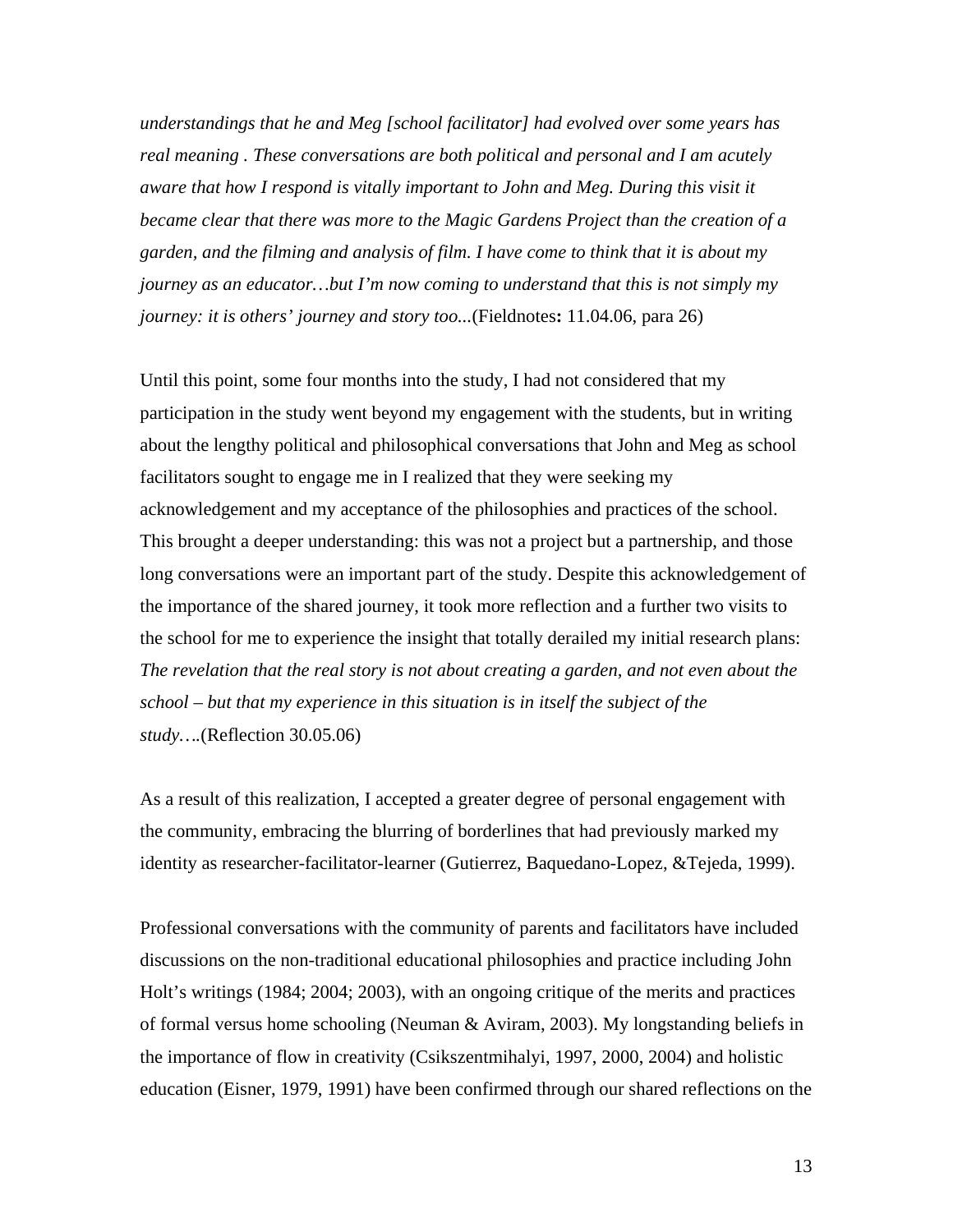Reggio Emilia (Gandini, 1998; Katz & Cesarone, 1994), Montessori (Ely & Matias, 2002) and Steiner philosophies (Gilman, 1984; Gilman & Gilman, 1984). Parents would take away journal articles and arrive bringing books to share with myself, John and Meg. Those epistemologies began to transit across the borders of my research: they ynow support my ongoing professional conversations with academic peers, informing and challenging my epistemology of practice in pre-service teacher education. My longterm engagement in the school community has given me a new understanding of the value of learning communities (Laudan, 2003) and of the importance of parents and peers in children's learning.

#### **Theory and Methodology**

Narrative inquiry (Richardson, 2000), allows educators' personal, socio-cultural and historical frameworks to be explored in multiple dimensions, as described by Ellis (2004), potentially becoming a powerful tool for professional development (Danaher, Danaher, &Moriarty, 2003). My narrative inquiry in the troubled space between professional contexts has the potential to transform my philosophy and practice of teaching in and between the real and imagined worlds of formal and non-traditional educational places (Barone and Eisner, 1997; Clandinin and Connelly, 1994; Clandinin and Connelly, 1995), and to support my lifelong learning (Bassett, 2006).

Narrative inquiry supports professional development, through reflexive writing on and for personal learning (Riley & Roach, 2006; Schon, 1987). This involves descriptions of the human condition that are both aesthetic and analytical (Alvermann, 2000 para.1)hence this approach does not lend itself to the strategic or scientific viewpoint (Bourdieu & Wacquant, 1996), instead requiring the researcher's deep engagement with the subject. Hence my experience in and between contexts allows a multiplicity of combinations and transitions of my learning between paradigms (Hannula, 2001). Multiple voiced auto-ethnographic narrative (Alvermann, 2000; Clandinin & Connelly, 2000; McGinn, Shields, Manley-Casimir, Grundy, &Fenton, 2005) allows the formation of a crystallized lens through which my personal pedagogies are reflected and explored across temporal and spatial dimensions (McGinn et al., 2005, p. 553).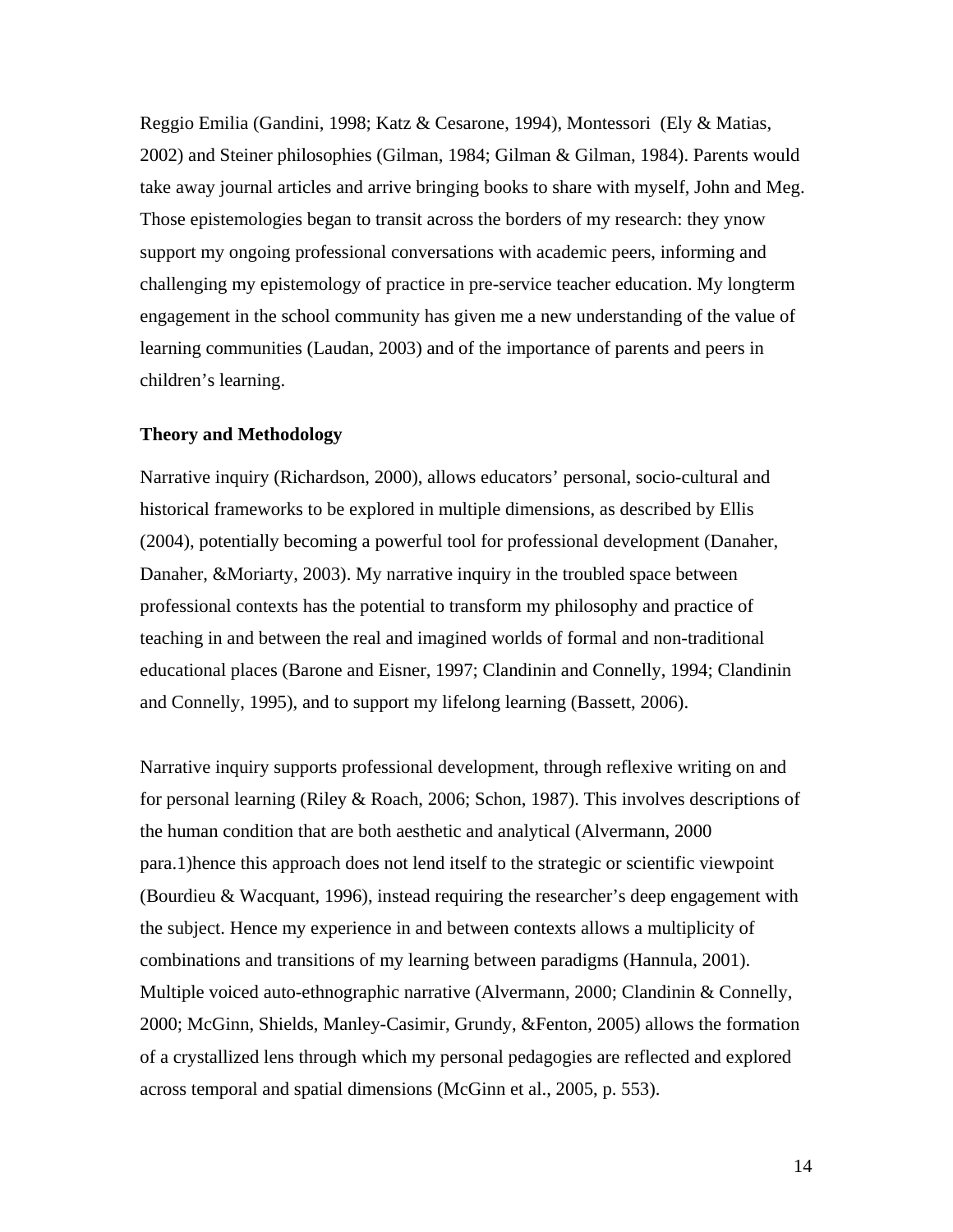The integrity of this study relies upon the rigorous honesty with which the data are explored during the research process (Alvermann, 2000; Lincoln & Guba, 1985; Riessman, 1993; Rymhs, 2001). As researcher, a critical awareness of my individual and shared experience (Liberman, 1999) as agent of subject of research (Archer, 2002; Holly & Kasten, 2001; Riecken, Strong-Wilson, Conibear, Michel, &Riecken, 2004) and an acknowledgement of the multiple masks and representations of researcher and researched (Richardson, 2000) is critical to the processes of encoding and decoding text (Holly & Kasten, 2001; Holt, 2003; Wolf, 1999). My agency in and between contexts requires deep exploration (Jarzabowski, 2001, p. 123), revisiting, re-annotating and re-interpreting of the narratives produced during the study. This aspect of my research journey is ongoing, and will culminate in 2009, with the submission of my doctoral thesis.

Rather than using a linear approach, where coding and analysis of narrative may invalidate understandings (van Manen, 1988) I am engaged in deep exploration of multidimensional personal and social meanings (Butz & Besio, 2004), layers of culture and hybrid identities of researched-researcher (Bourdieu & Wacquant, 1996). Hence revisiting of narratives and my interpretations of them has become part of the authentication process and reality testing with school facilitators, parents and research supervisors as modelled by Besio & Butz (2004) supports the integrity of resulting narratives and understandings (see Table 2) .

For integrity checking against self-perceived changes in my practice of teaching as an outcome of reflexive narrative inquiry I will refer to feedback gathered from 4 focus groups of university pre-service teachers during 2007 and 2008. Focus group questions gathered student feedback on their perceptions of my philosophy and practice of pedagogy and its impact upon their beliefs and practices as future teachers. Transcripts of focus group discussions will thus allow checks and balances against understandings emerging from my analysis of narratives (Riecken et al., 2004 para.1) as modeled in tables  $1 - 3$ .

15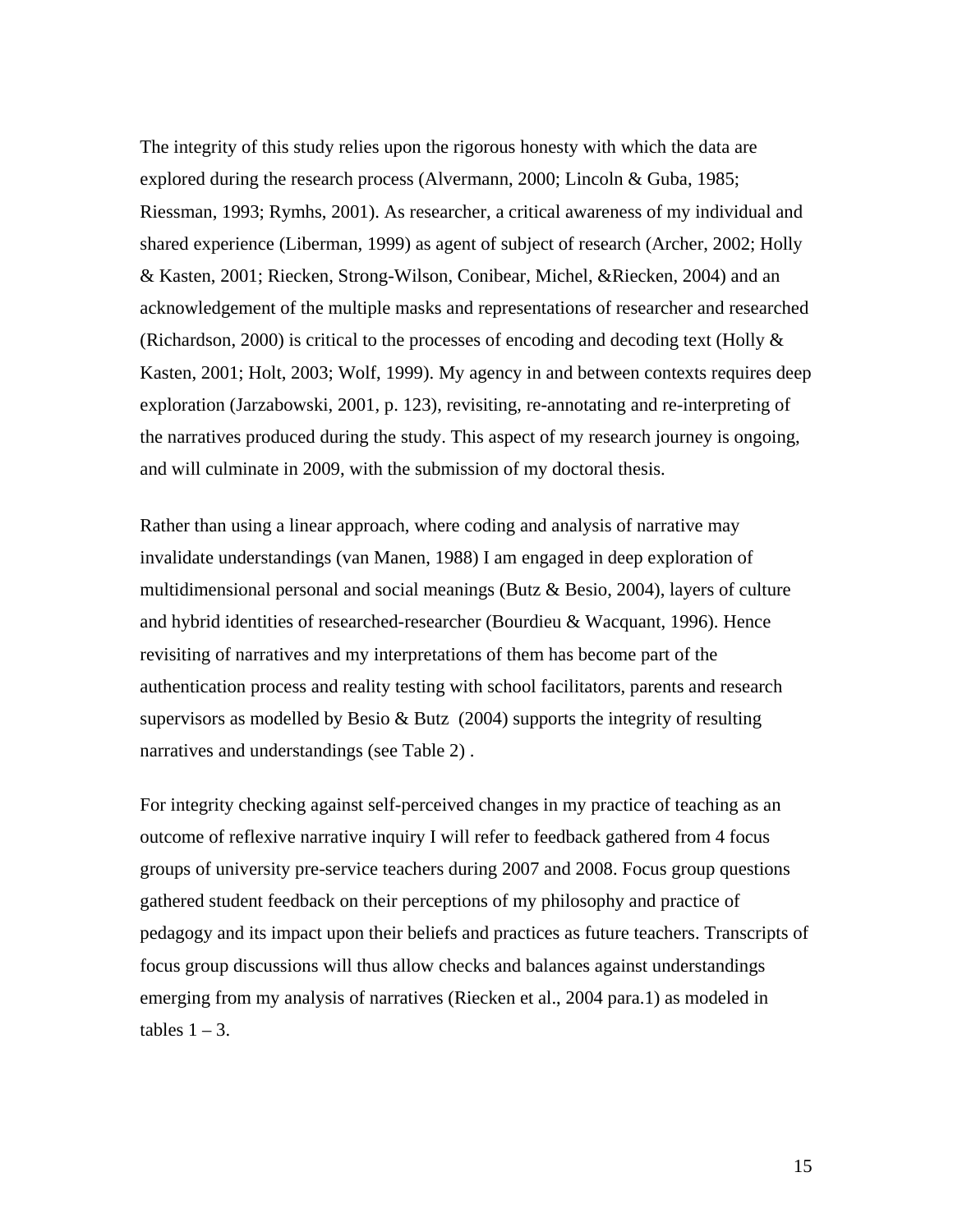Acknowledging issues of representation (Hayano, 1979) means ensuring multiple voices of researcher and participants are authentically articulated, as described by Rymhs (2001) and Tomaselli *et al.* (2005). Therefore, ongoing professional conversations with school facilitators and my research supervisors support my deconstruction and reporting of data (Alvermann, 2000; Dressel & Langreiter, 2003). All publications from this research have been shared with stakeholders, with whom I intend to co-author papers in future.

### **Table 1: Criteria for Reflexive Research for Teacher Development**

| <b>Criterion</b>                   | <b>This Research</b>                           |
|------------------------------------|------------------------------------------------|
| "uses a problem solving approach"  | I have engaged closely with the school         |
| to improve social conditions"      | community to find a means of representing the  |
|                                    | emergent curriculum for evaluation by          |
|                                    | government agencies unfamiliar with Reggio     |
|                                    | Emilia approaches, supporting the school       |
|                                    | community in its battle to retain full         |
|                                    | accreditation as an independent school despite |
|                                    | attempts to close the school.                  |
| "involves an ethical commitment to | There is a shared focus with participants on   |
| improving society (to make it more | facilitating deep student learning in the      |
| just)"                             | community, university and traditional school   |
|                                    | contexts.                                      |
| "improving ourselves (that we may  | I share with the school community and pre-     |
| become more conscious of our       | service teachers a belief in democratic        |
| responsibility as members of a     | education, and the rights of the child, and    |
| democratic society)"               | exchange professional knowledge with parents   |
|                                    | and facilitators for our mutual growth.        |
|                                    |                                                |
| "improving our lives together      | The study supports shared ownership and        |

The study meets Holly and Kasten's (2001) criteria for reflexive research: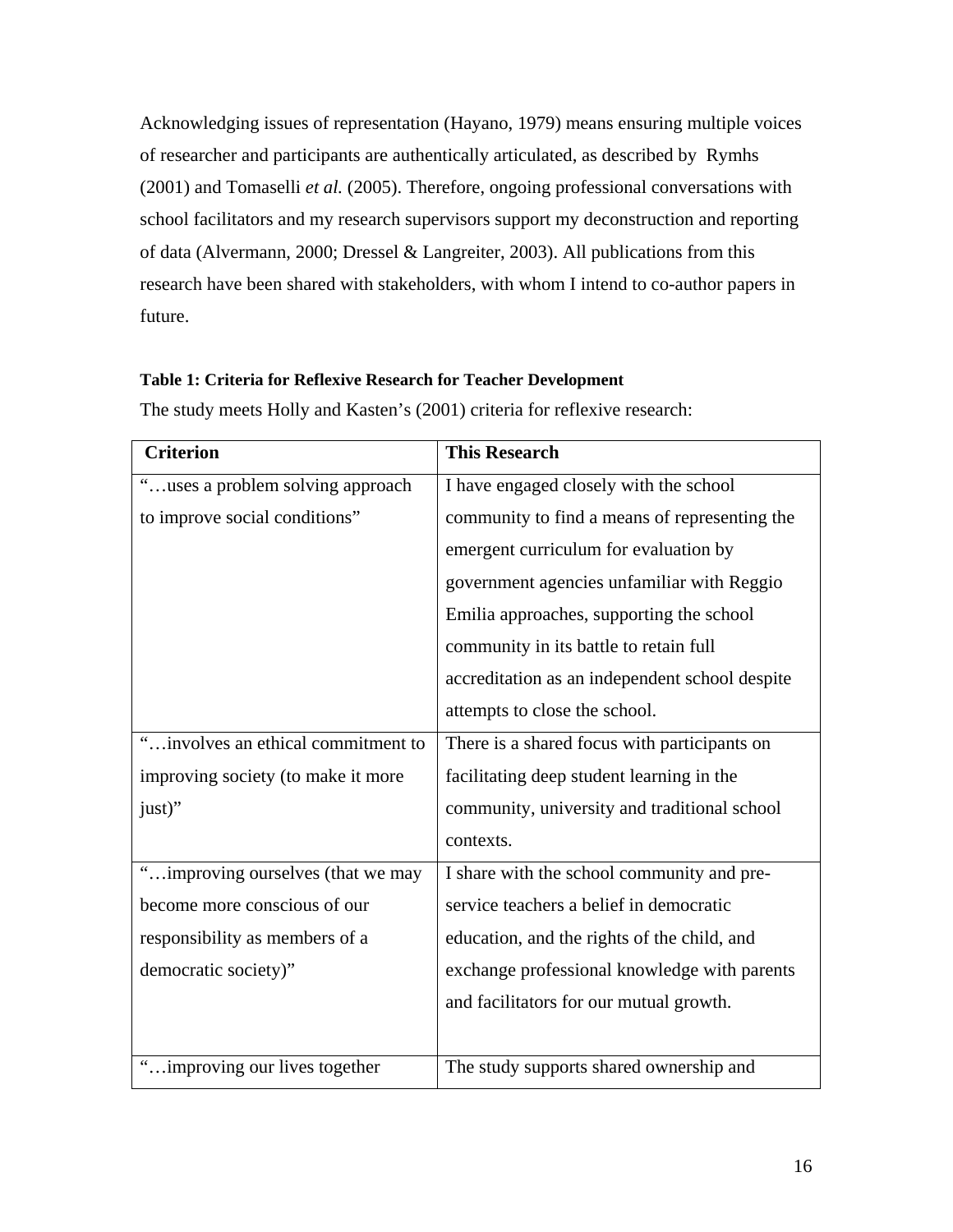| (building community)" | facilitation of an emergent curriculum, support |
|-----------------------|-------------------------------------------------|
|                       | for a community of parents and children in      |
|                       | running and continuing as a school, and it      |
|                       | supports teacher professional development for   |
|                       | lifelong learning through pre-service teacher   |
|                       | engagement in the study.                        |

Note: Adapted from Holly and Kasten (2001, p. 30)

## **Table 2: Criteria for Research in a Naturalistic Paradigm**

The study meets the criteria for naturalistic research (Lincoln and Guba, (1985)Erlandson *et al.,* (1993):

| <b>Quantitative Term</b> | <b>Naturalistic Term</b> | In this Study                                   |  |
|--------------------------|--------------------------|-------------------------------------------------|--|
| internal validity        | credibility              | Length of engagement                            |  |
|                          |                          | Multiple sources of reference materials         |  |
|                          |                          | Ongoing member checks and co-construction of    |  |
|                          |                          | data for analysis                               |  |
| external validity        | transferability          | Crystallized representation of views and voices |  |
|                          |                          | Authentication with stakeholders through co-    |  |
|                          |                          | construction and co-analysis of data            |  |
| reliability              | dependability            | Member checking by community and                |  |
|                          |                          | supervisors                                     |  |
| objectivity              | confirmability           | Member checking with community and              |  |
|                          |                          | supervisors Reflexive audit for accuracy of     |  |
|                          |                          | representation                                  |  |
|                          |                          | Cross checking of understandings against        |  |
|                          |                          | multiple data sources                           |  |

Adapted from Erlandson *et al.*, (1993, pp. 67-68) and Lincoln and Guba (1985, p. 300)

The main referential materials from which critical incidents and narratives have been extracted for in-depth reflexive analysis include: early blogs and my reflexive journal maintained over the years of the study, fieldnotes gathered on visits to the school and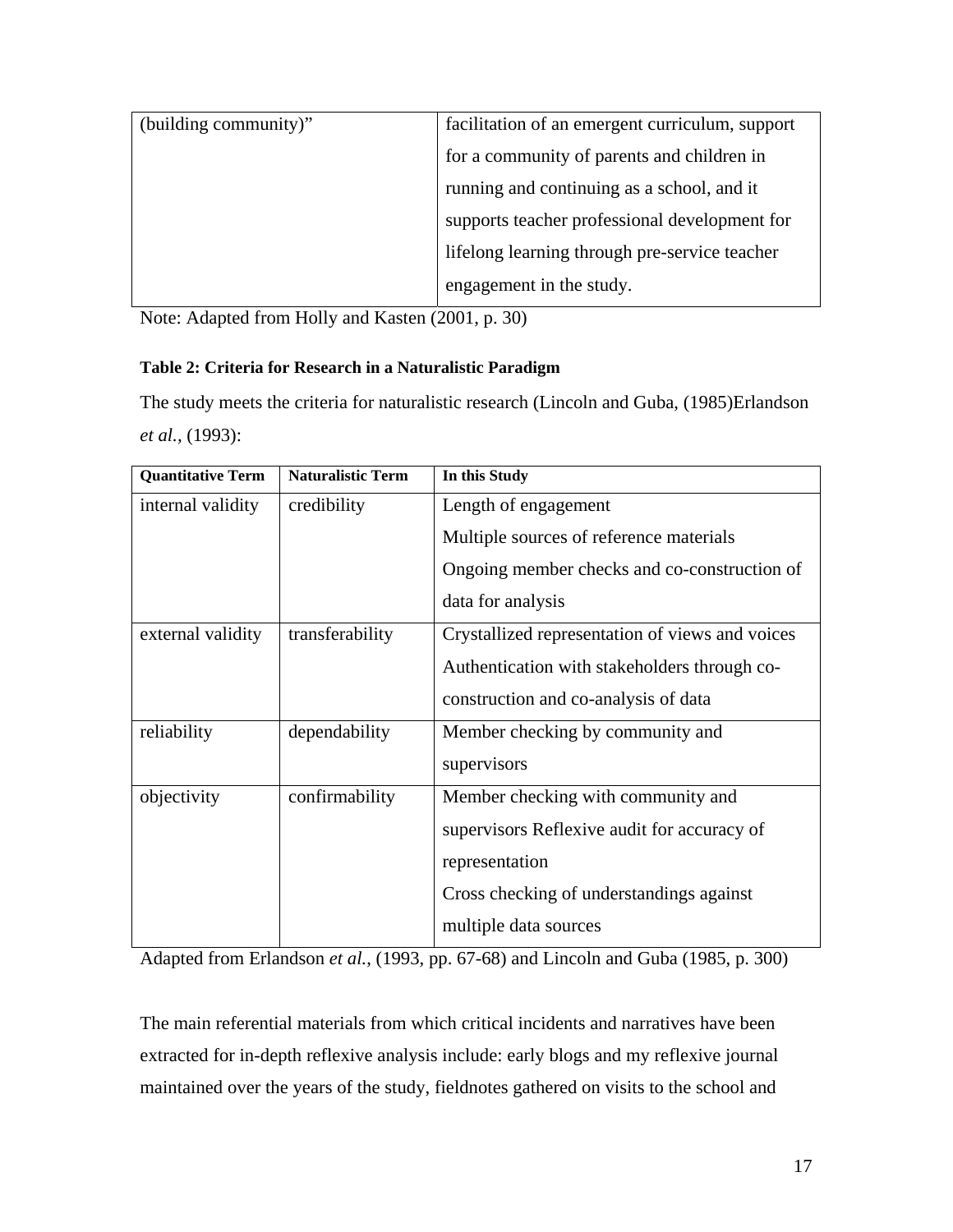daily running records maintained by facilitators. A further layer of data that may be used for cross-referencing and integrity checking against understandings emerging from my narrative auto-ethnographic exploration in the third space, will include transcriptions of audio recorded pre-service teacher feedback gathered during focus group discussions, examples of pupil and facilitator's creative work, and film gathered during the study.

Vignettes will be selected on the basis of their relevance to emerging themes during the narrative exploration and revisiting of earlier reflections. Emerging concepts indicated by images and metaphors or repeating stylistic features of writing will be explored through recursive narrative. This requires a holistic approach to the vignettes, with the use of writing layered upon writing, rather than through the use of coding or databasedriven analysis. The resulting understandings will be presented in thesis format, with narrative vignettes from which key understandings emerge, marked out from reflexive and discursive writing by textual formatting devices.

| <b>Source of Data</b> | <b>Positioning in the Study</b>   | <b>Process of Analysis</b>         |
|-----------------------|-----------------------------------|------------------------------------|
| Observations          | Field notes gathered by           | Narrative exploration of texts     |
|                       | researcher on each visit.         | Selection of vignettes for further |
|                       | Anecdotal and running records     | exploration                        |
|                       | created by the community of       | Discussion of implications and     |
|                       | parents, school facilitators, and | perceptions of vignettes by        |
|                       | students.                         | researcher, school community       |
|                       | Reflections by researcher         | (students and adults), and         |
|                       | Vignettes                         | supervisors. Exploration through   |
|                       |                                   | reflexive writing of vignettes by  |
|                       |                                   | researcher                         |
| Documents             | Examples of pupils' work.         | Selection of key elements by date  |
|                       | Art work and creative writing     | or content for integrity checking  |
|                       | produced by researcher during     | against vignettes.                 |
|                       | the study.                        |                                    |

#### **Table 3: Analysis of Data**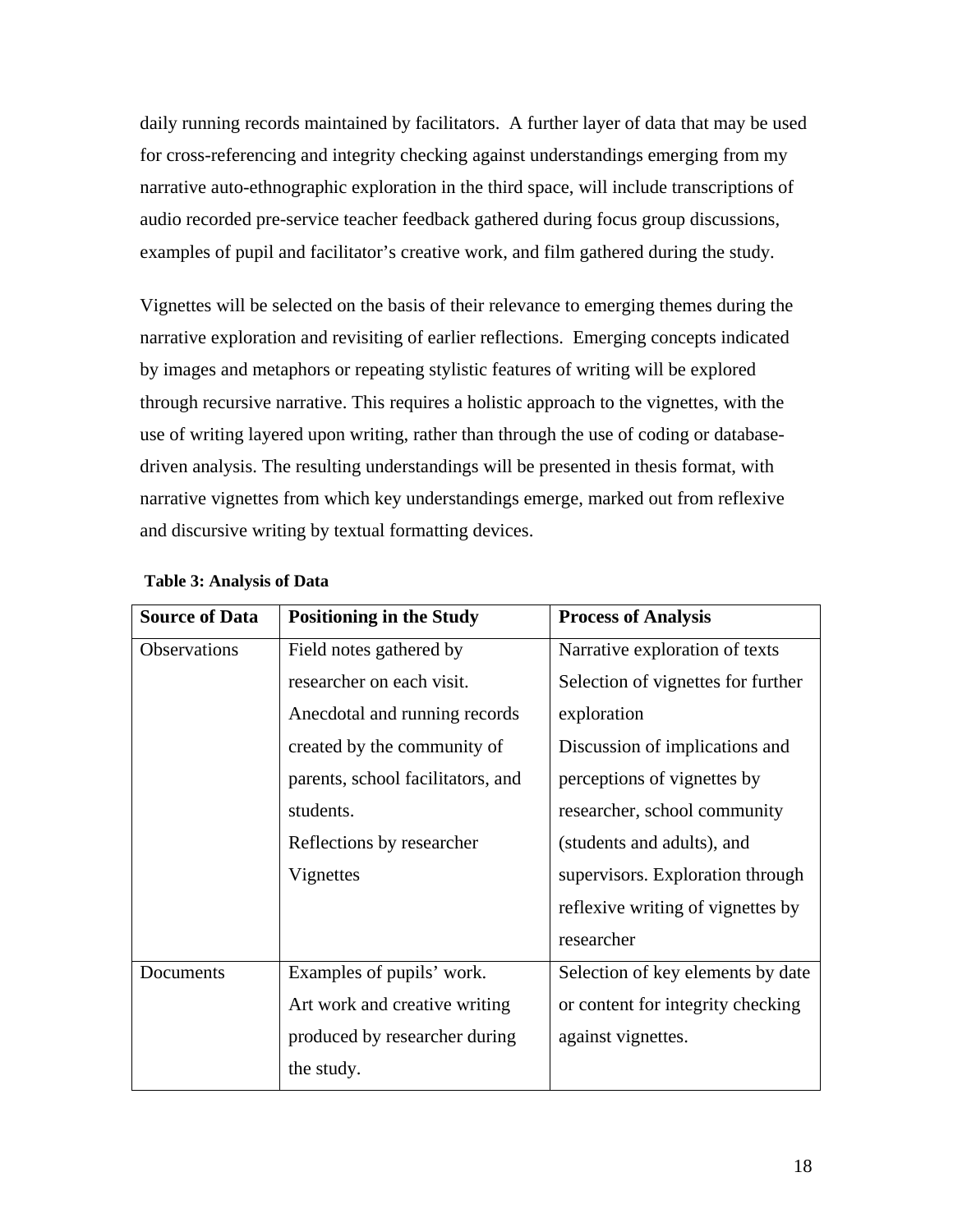| Digital Film  | Gathered by researcher and         | Not transcribed for this study.  |
|---------------|------------------------------------|----------------------------------|
|               | students.                          | Films selected for integrity     |
|               |                                    | checking by date where required  |
|               |                                    | to illuminate vignettes.         |
| Digital Audio | Gathered by an academic            | Transcribed audio used for and   |
|               | colleague at the university during | integrity checking of researcher |
|               | focus groups with pre-service      | understandings. Transcription    |
|               | teachers.                          | completed by research assistant. |
|               |                                    | Researcher selects key themes to |
|               |                                    | modify or support emerging       |
|               |                                    | understandings.                  |

Running records of student learning and teacher interventions have been maintained by myself and the alternative school community. My narrative reflections on these texts will form the core of data from which themes and vignettes will be extracted for deeper analysis. Where a vignette illuminates critical experiences impacting upon my changing perceptions and practices, it will become the focus of recursive writing.

## **Outcomes and Significance of the Study**

Narrative inquiry engages in the shifting territory of human experience and shared understandings: hence it is not possible to predict the specific outcomes that may emerge from the study. The complexity and potential meanings which a socially-storied lens brings to the analysis of data (Roth Wolff-Michael & Breuer, 2003; Schon, 1987, 1991; Smith, 2005; van Manen, 1988), and the dynamic nature of the third space mean that the research focus may be adjusted during ongoing inquiry and reflection.

Engagement in participatory research has already had a powerful impact upon my beliefs and practice of pedagogy. Experience of an emergent and play-based curriculum has brought a re-examination of my self-belief as a constructivist educator. My practice of pedagogy as a teacher-educator is changing as a result of reflection in and on practice, and will continue to change during this study. That emerging reflexive awareness is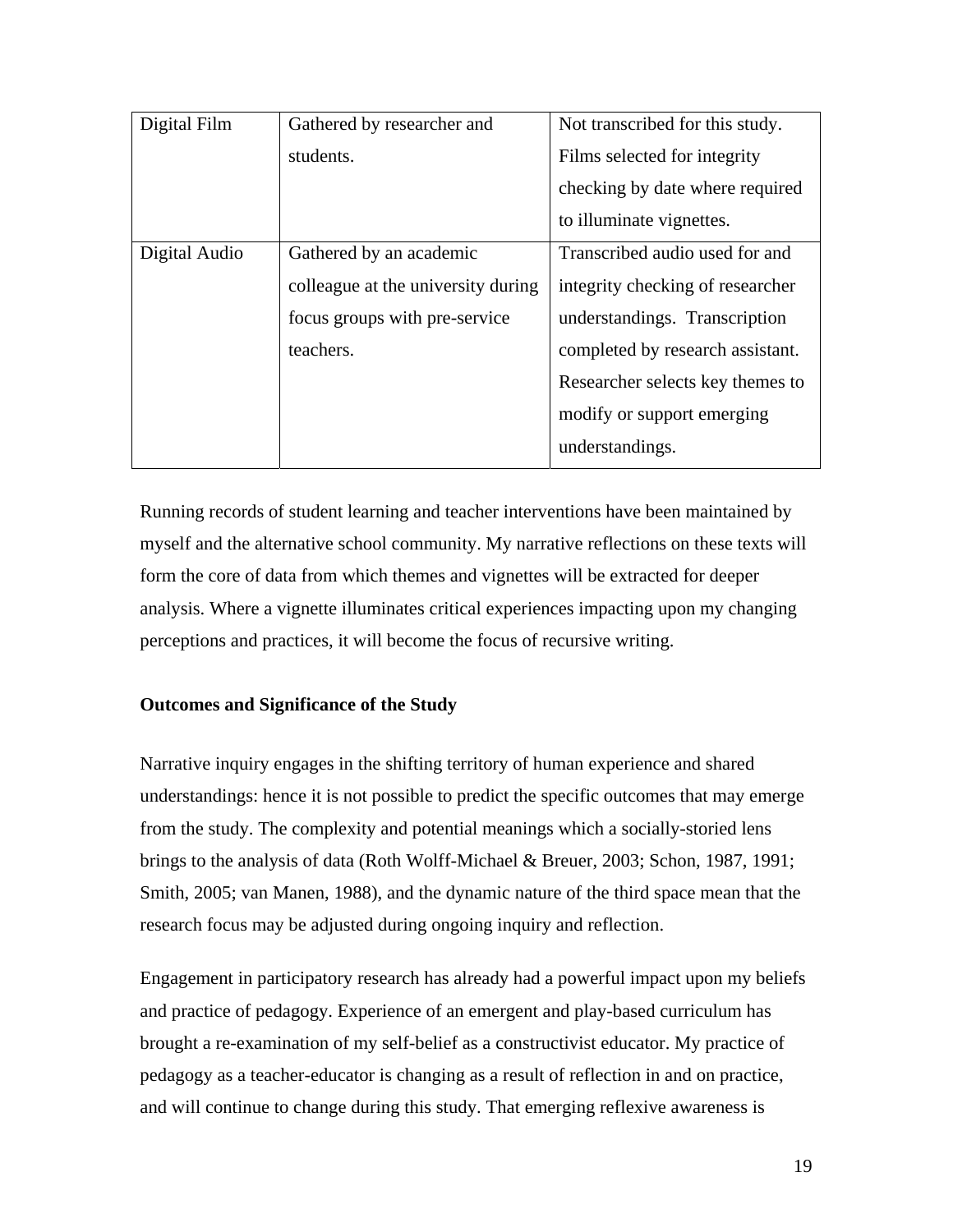shared with peers as we reconsider our epistemologies and ontologies of practice. Narrative inquiry has become a powerful resource for professional development, as I am challenged and in turn, I invite those with whom I work, to challenge and reconsider our beliefs and practices as educators.

Since the start of this study, student feedback on my teaching has been more positive than in previous years. This may reflect the new understandings and critical awareness that this study is bringing to my philosophy and practice of pedagogy. A recent student evaluation of my teaching placed student satisfaction at "5 out of 5" (Temmerman, 2007). I hope that focus groups will provide feedback on how and why students perceive my teaching so positively, and my ongoing in-depth reflection during the next phase of this study will continue to inform and enhance my practice of pedagogy and to influence preservice teachers with whom I work. Importantly, the understandings emerging from this study encourage me to question the most fundamental tenets of teacher preparation and curriculum development: in my role as program coordinator energetic questioning of the purposes, processes and hegemonic practices of education will continue to inform my leadership for decision making and program planning.

- Allen, R. L. (1997). *What space makes of us: Thirdspace, identity politics, and multiculturalism*. Paper presented at the Annual Meeting of the American Educational Research Association from [http://ezproxy.usq.edu.au/login?url=http://search.ebscohost.com/login.aspx?direct](http://ezproxy.usq.edu.au/login?url=http://search.ebscohost.com/login.aspx?direct=true&db=eric&AN=ED409409&site=ehost-live) [=true&db=eric&AN=ED409409&site=ehost-live](http://ezproxy.usq.edu.au/login?url=http://search.ebscohost.com/login.aspx?direct=true&db=eric&AN=ED409409&site=ehost-live)
- Allen, R. L. (1999). The socio-spatial making and marking of 'us': Toward a critical postmodern spatial theory of difference and community. *Social Identities, 5*(3), 249-278.
- Alvermann, D. E. (2000). Narrative approaches. In M. L. Kamil, P. B. Mosenthal, P. D. Pearson & R. Barr (Eds.), *Handbook of reading research* (Vol. 3). White Plains, NY: Longman.
- Archer, M. S. (2002). Realism and the problem of agency. *Journal of Critical Realism, 5*(1), 9.
- Barone, T., & Eisner, E. W. (1997). Arts-based educational research. *Complementary Methods for Research in Education*, 71 - 116.
- Besio, K., & Butz, D. (2004). Autoethnography: A limited endorsement. *Professional Geographer*, 432-438.
- Bhabha, H. K. (1993). Culture's in between. *Artforum International, 32*(1), 167.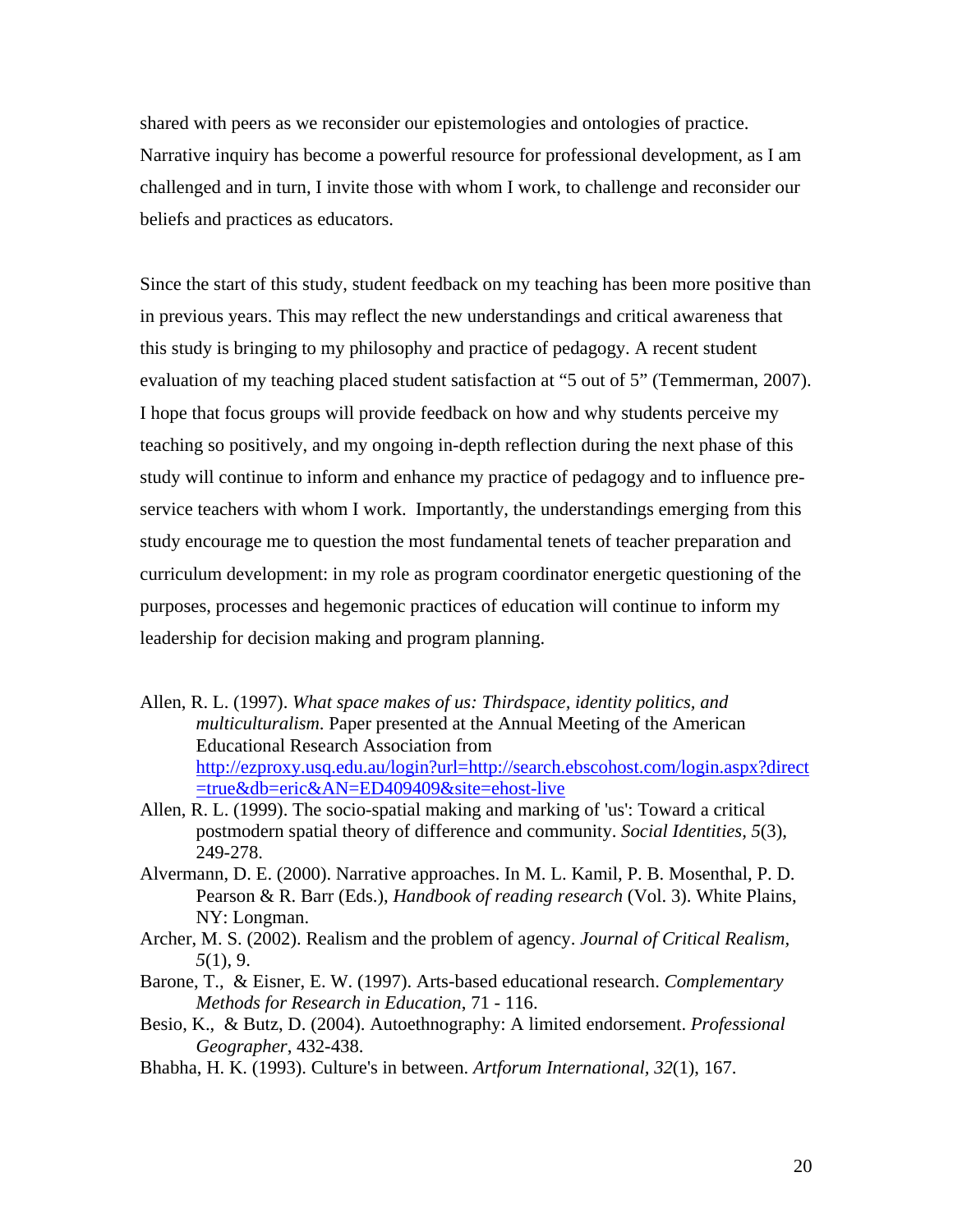- Bhabha, H. K. (1997). Life at the border:Hybrid identities of the present. *NPQ: New Perspectives Quarterly, 14*(1), 30.
- Biesta, G. (2007). Why "What works" Won't work: Evidence-based practice and the democratic deficit in educational research. *Educational Theory, 57*(1), 1-22.
- Bolatagici, T. (2004). Claiming the (n)either/(n)or of 'third space': (re)presenting hybrid identity and the embodiment of mixed race. *Journal of Intercultural Studies, 25*(1), 75-85.
- Bourdieu, P., & Wacquant, L. J. D. (Eds.). (1996). *Reflexive anthropologie*. Chicago: Univ. of Chicago Press.
- Bretag, T. (2006). Developing a 'third space' interculturality using computer-mediated communication. *Journal of Computer-Mediated Communication, 11*(4), 981- 1011.
- Burnapp, D. (2006). Trajectories of adjustment of international students: U-curve, learning curve, or third space. *Intercultural Education, 17*(1), 81-93.
- Butz, D., & Besio, K. (2004). The value of autoethnography for field research in transcultural settings. *Professional Geographer, 56*(3), 350-360.
- Clandinin, J. D., & Connelly, M. F. (2000). *Narrative inquiry : Experience and story in qualitative research* (1 ed.). San Francisco: Jossey-Bass Publishers.
- Collins, P. J. (2002). Habitus and the storied self: Religious faith and practice as a dynamic means of consolidating identities. *Culture and religion, 3*(2), 147-161.
- Csikszentmihalyi, M. (1997). Flow and creativity. *NAMTA Journal, 22*(2), 38.
- Csikszentmihalyi, M. (2000). Education for the 21st century: Mapping the field of forces that shape children's lives *Education Week, 19*(32), 3.
- Csikszentmihalyi, M. (2004). What we must accomplish in the coming decades. *Zygon: Journal of Religion & Science, 39*(2), 8.
- Csikszentmihalyi, M., & Bennett, S. (1971). An exploratory model of play. *American Anthropologist, 73*(1), 45-58.
- Danaher, P. A., Danaher, G., & Moriarty, B. (2003). Space invaders and pedagogical innovators:Regional educational understandings from australian occupational travelers. *Journal of Research in Rural Education, 18*(3), 169.
- Dewey, J. (1897). My pedagogic creed
- *The School Journal, LIV*(3), 77-80.
- Dewey, J. (1916). *Democracy and education*. Retrieved 18.12.2006, from <http://www.ilt.columbia.edu/publications/dewey.html>.
- Dewey, J. (1991). *How we think / john dewey.* Buffalo, N.Y: Prometheus Books.
- Dressel, G., & Langreiter, N. (2003). When "We ourselves" Become our own field of research. *Forum Qualitative Sozialforschung / Forum: Qualitative Social Research, 4*(2), 27.
- Dudgeon, P., & Fielder, J. (2006). Third spaces within tertiary places: Indigenous australian studies. *Journal of Community & Applied Social Psychology, 16*(5), 396-409.
- Eisner, E. W. (1979). *The educational imagination : On the design and evaluation of school programs* (3rd ed.). New York: Macmillan ; Toronto : Maxwell Macmillan Canada ; New York : Maxwell Macmillan International.
- Eisner, E. W. (1991). *The enlightened eye : Qualitative inquiry and the enhancement of educational practice*. New York, N.Y. ; Toronto: Merrill/Macmillan Pub. Co.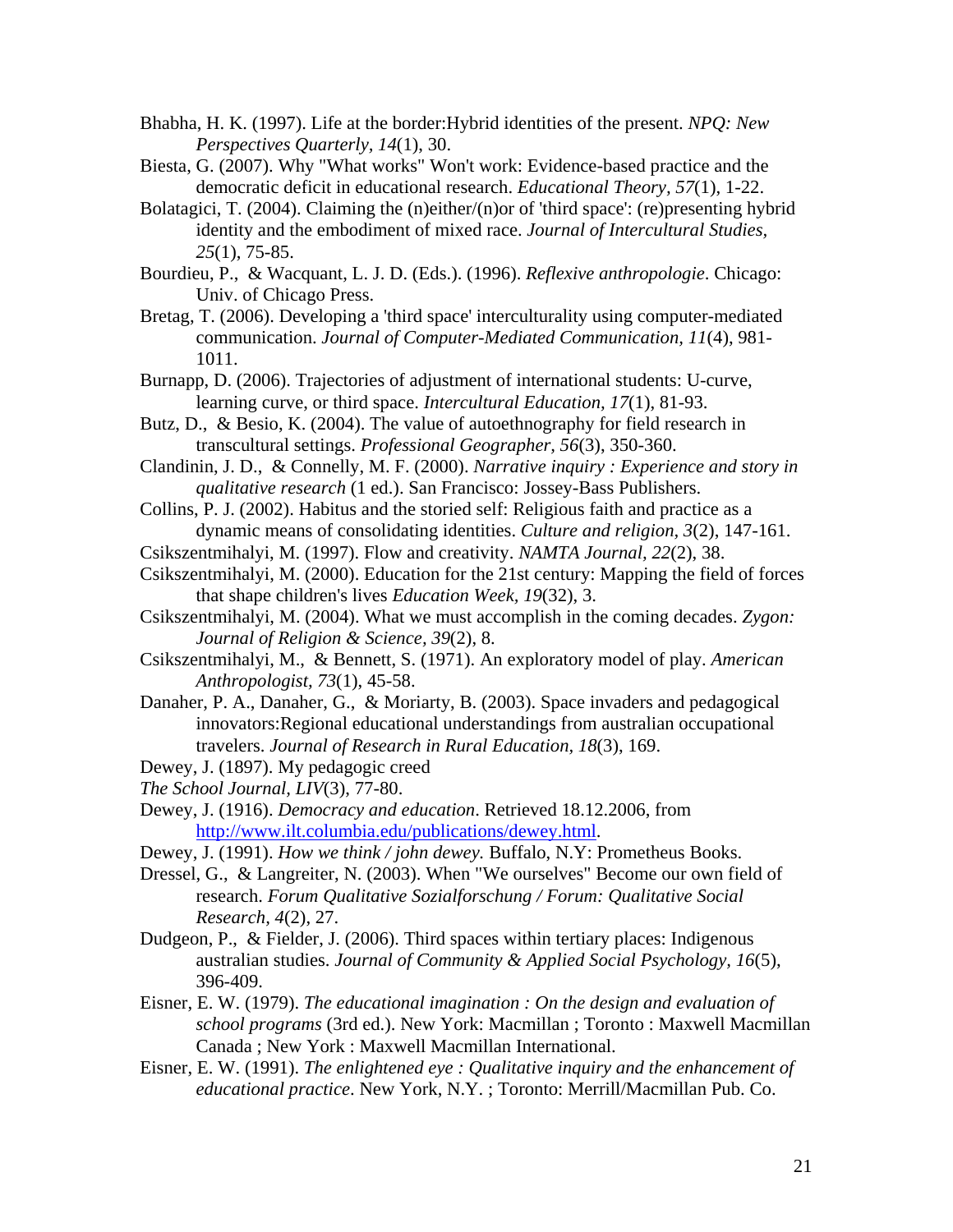- Ely, M., & Matias, B. (2002). Montessori moments: Voices from the field. from <http://www.amshq.org/research/ElyMontessoriMoments.pdf>
- Erlandson, D. A., Harris, E. L., Skipper, B. L., & Allen, S. D. (1993). *Doing naturalistic inquiry*. Newbury Park: Sage Publications.
- Gandini, L. (1998). Selected resources about the reggio emilia approach to early childhood education [Electronic Version] from [http://members.aol.com/ouidameier/reggio/cavallo\\_bib.htm](http://members.aol.com/ouidameier/reggio/cavallo_bib.htm).
- Gardner, H. (2000). *The disciplined mind : Beyond facts and standardized tests, the k-12 education that every child deserves*. New York: Penguin.
- Gilman, R. (1984). Growing without schooling. Children may be more capable of competent self-directed learning than we give them credit for. *In Context, A Quarterly of Sustainable Human Culture, 6*(The Way Of Learning ), 46.
- Gilman, R., & Gilman, D. (1984). Waldorf education:Looking into the educational system developed by rudolf steiner.
- An interview with caroline ostheimer. *In Context, A Quarterly of Sustainable Human Culture, 6*(Summer).
- Gutierrez, K. D., Baquedano-Lopez, P., & Tejeda, C. (1999). Rethinking diversity: Hybridity and hybrid language practices in the third space. *Mind, Culture & Activity, 6*(4), 286.
- Hannula, M. (2001). Third space a merry-go-round of opportunity [Electronic Version]. *Kiasma Magazine*. Retrieved 13 April 2007 from <http://www.kiasma.fi/index.php?id=169&FL=1&L=1>.
- Hayano, D. M. (1979). Auto-ethnography: Paradigms, problems, and prospects. *Human organisation, 38*(1), 99-104.
- Holly, M. L., & Kasten, W. C. (2001). *Action research for teachers: Travelling the yellow brick road* (1st ed.). New Jersey: Prentice-Hall.
- Holt, J. C. (1984). *How children fail* Harmondsworth, England Penguin Books.
- Holt, J. C. (2004). *Instead of education* : Ways to help people do things better (1st ed.). Boulder, CO: Sentient Publications.
- Holt, N. L. (2003). Representation, legitimation, and autoethnography: An autoethnographic writing story. *International Journal of Qualitative Methods, 2*(1), Article 2.
- Hunter, L., & Sonter, L. (2003). *Play in progress : Practical insights into play based curriculum*. Bulimba, Qld: Consultants at Play.
- Jarzabowski, L. (2001). Emotional labour in educational research. *Queensland Journal of Educational Research, 17*(2), 123 - 137.
- Katz, L. G., & Cesarone, B. (Eds.). (1994). *Reflections on the reggio emilia approach*. Urbana, Ill.: ERIC Clearinghouse on Elementary and Early Childhood Education
- Kleinman, S., & Copp, M. A. (1993). *Emotions and fieldwork*. Newbury Park, California: Sage.
- Laudan, Y. A. (2003). Towards a typology of alternative education programs, a compilation of elements from the literature Retrieved 05.05.06 2006, from <http://www.urban.org/url.cfm?ID=410829>
- Liberman, K. (1999). From walkabout to mediation: Craft and ethics in field inquiry. *Qualitative Inquiry*(5), 47-63.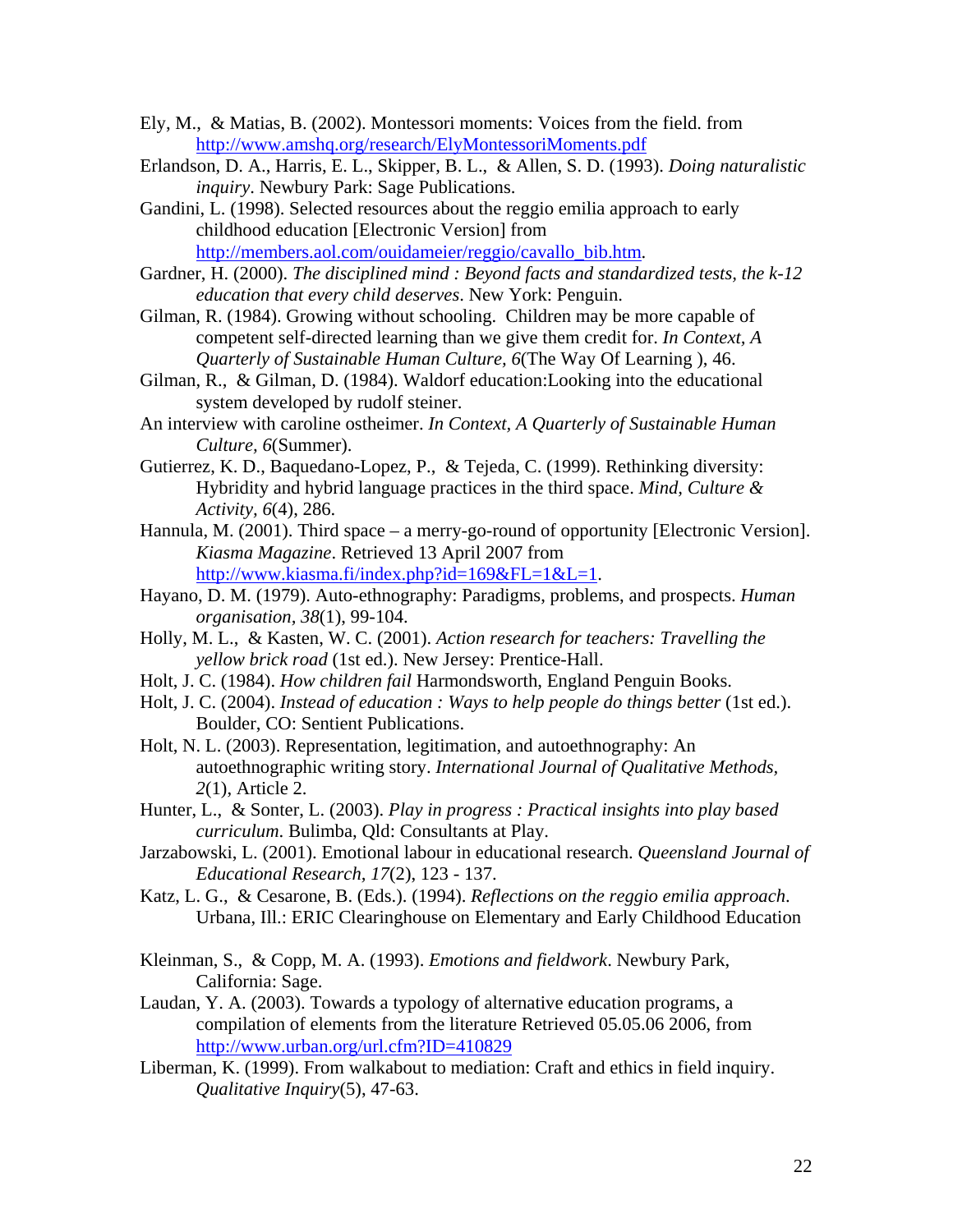- Lincoln, Y. S., & Guba, E. G. (1985). *Naturalistic inquiry*. Beverly Hills, CA: Sage Publications, Inc.
- Lingard, B., Rawolle, S., & Taylor, S. (2005). Globalizing policy sociology in education: Working with bourdieu. *Journal of Education Policy, 20*(6), 759-777.
- Mazlish, B. (2003). A tale of two enclosures: Self and society as a setting for utopias. *Theory, culture and society, 20*(1), 43-60.
- McGinn, M. K., Shields, C., Manley-Casimir, M., Grundy, A. L., & Fenton, N. (2005). Living ethics: A narrative of collaboration and belonging in a research team. *Reflective Practice, 6*(4), 551-567.
- McLennan-Dodd, V. (2004). The healing land: Research methods in kalahari communities. *Critical Arts: A South-North Journal of Cultural & Media Studies, 18*(2), 3-30.
- Meier, D. (2000). What do kids need? *Eye on Education* Retrieved 5 May, 2006, from <http://www.eyeoneducation.tv/reform/meier.html>
- Meredith, P. (1998). *Hybridity in the third space:Rethinking bi-cultural politics in aotearoa/new zealand*. Paper presented at the Te Oru Rangahau Maori Research and Development Conference
- 7-9 July 1998
- Mermin, E. (1997). Being where? Experiencing narratives of ethnographic film. *Visual anthropology review, 13*(1), 40-51.
- Miller, V. (2005). Intertextuality, the referential illusion and the production of a gay ghetto. *Social & Cultural Geography, 6*(1), 61-79.
- Mishook, J. J., & Kornhaber, M. L. (2006). Arts integration in an era of accountability. *Arts Education Policy Review, 107*(4), 3-11.
- Moodley, R. (2007). (re)placing multiculturalism in counselling and psychotherapy. *British Journal of Guidance & Counselling, 35*(1), 1-22.
- Morton, A. D. (2007). Unquestioned answers/unanswered questions in ipe: A rejoinder to 'non-marxist' historical materialism [Electronic Version]. *Politics*, *27* 132–136. Retrieved 28 July 2007.
- Neuman, A., & Aviram, A. (2003). Homeschooling as a fundamental change in lifestyle. *Evaluation & Research in Education, 17*(2/3), 132-143.
- New, R. S. (1993). Reggio emilia: Some lessons for u.S. Educators. *ERIC Clearinghouse on Elementary and Early Childhood Education*
- New, R. S. (2003). Reggio emilia: New ways to think about schooling. *Educational Leadership, 60*(7), 4.
- Papert, S., & Freire, P. (2000). Afternoon journal: The future of school part 2 [Electronic Version]. *The Future of School*. Retrieved 2000 from [http://www.papert.org/articles/freire/freirePart2.html.](http://www.papert.org/articles/freire/freirePart2.html)
- Popke, E. J. (2003). Poststructuralist ethics: Subjectivity, responsibility and the space of community. *Progress in Human Geography, 27*(3), 298-316.
- Reid, B. (2005). 'a profound edge': Performative negotiations of belfast. *Cultural Geographies, 12*(4), 485-506.
- Richardson, L. (2000). Writing, a method of inquiry. In N. K. Denzin & Y. S. Lincoln (Eds.), *The handbook of qualitative research* (2nd ed.). Thousand Oaks, California: Denzin, Norman K.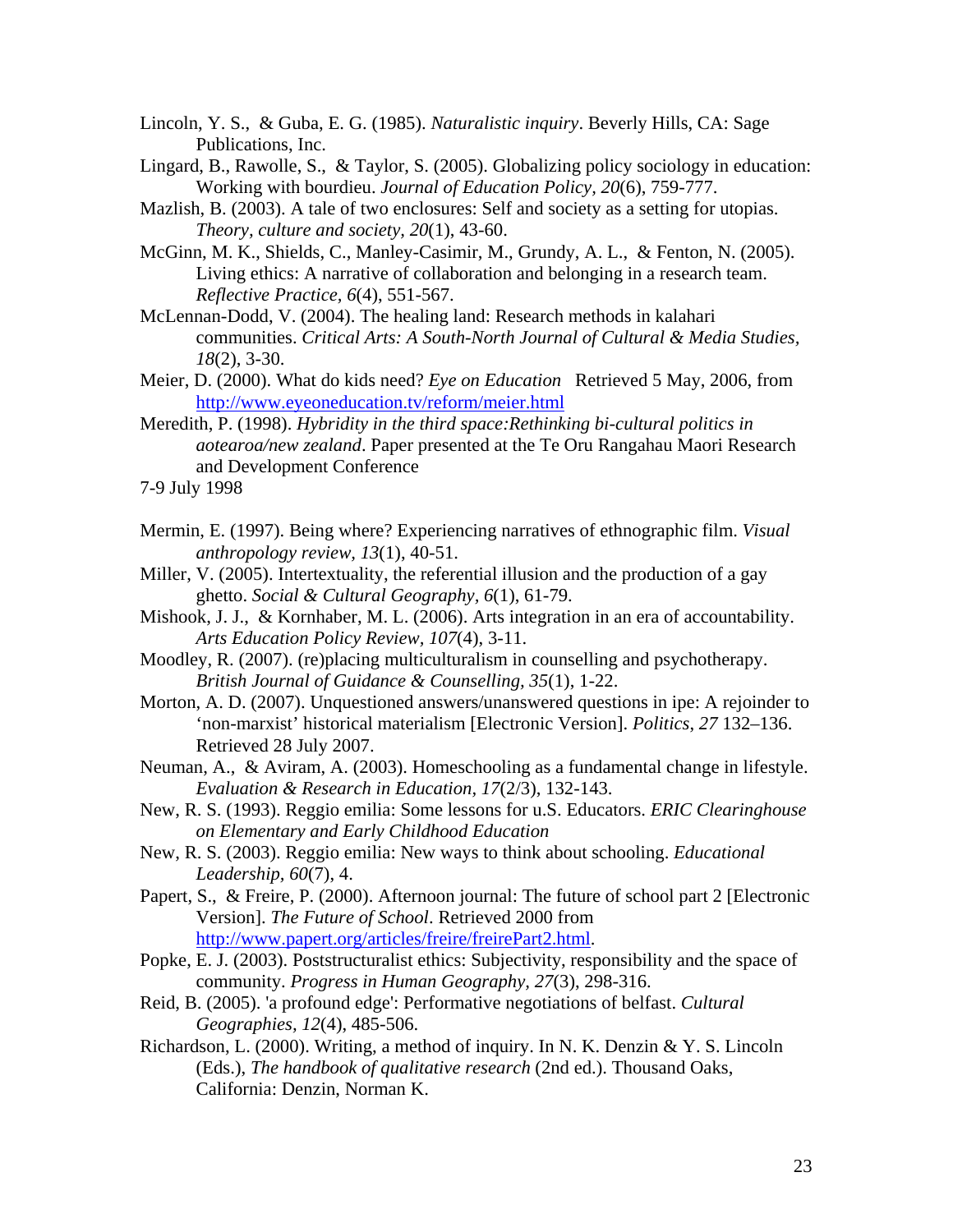- Riecken, T., Strong-Wilson, T., Conibear, F., Michel, C., & Riecken, J. (2004). Connecting, speaking, listening: Toward an ethics of voice with/in participatory action research *Forum Qualitative Sozialforschung / Forum: Qualitative Social Research, 6*(1).
- Riessman, C. K. (1993). *Narrative analysis*. Newbury Park, CA: Sage.
- Rikowski, G. (1996). Left alone: End time for marxist educational theory? *British Journal of Sociology of Education, 17*(4), 415 - 451.
- Riley, D., & Roach, M. (2006). Helping teachers grow: Toward theory and practice of an emergent curriculum model of staff development. *Early Childhood Education Journal, 33*(5), 363-370.
- Ross, K. (Writer) (1983). Interview conducted with henri lefebvre on the situationist international. In K. Ross (Producer), *Lettrisme/Lettrist International*. France: Lettrisme/Lettrist International.
- Roth Wolff-Michael, & Breuer, F. (2003). Reflexivity and subjectivity: A possible road map for reading the special issues [Electronic Version]. *Forum Qualitative Sozialforschung / Forum: Qualitative Social Research*, *2006*. Retrieved 2 February 2006 from [http://www.qualitative-research.net/fqs-texte/2-03/2-03intro-](http://www.qualitative-research.net/fqs-texte/2-03/2-03intro-2-e.htm)[2-e.htm](http://www.qualitative-research.net/fqs-texte/2-03/2-03intro-2-e.htm)
- Rymhs, D. (2001). But the shadow of her story: Narrative unsettlement, self-inscription, and translation in pauline johnson's legends of vancouver. *SAIL: studies in American Indian literatures (Series 2), 13*(4), 51-78.
- Schon, D. (1987, January 1998). *Educating the reflective practitioner* Paper presented at the American Educational Research Association Washington, D.C.
- Schon, D. (1991). *The reflective turn: Case studies in and on educational practice.* New York: Teachers College Press.
- Simonsen, K. (2005). Bodies, sensations, space and time: The contribution from henri lefebvre. *Geografiska Annaler Series B: Human Geography, 87*(1), 1-14.
- Smith, C. (2005). Epistemological intimacy: A move to autoethnography. *International Journal of Qualitative Methods, 4*(2), 1-7.
- Soja, E. W. (1999). Keeping space open. *Annals of the Association of American Geographers, 89*(2), 348.
- Soja, E. W. (2006). Soja, e.W. 1989: Postmodern geographies:The reassertion of space in critical social theory. *Progress in Human Geography, 30*(6), 8.
- Spaggiari, S., & Rinaldi, C. (1996). *I cento linguaggi dei bambini : Narrativa del possible = the hundred languages of children : Narrative of the possible / projects by children of the municipal infant-toddler centers and preschools of reggio emilia*: Reggio Emilia, Italy.
- Stager, G. (2002). The best kept secret this side of italy. *District Administration The Magazine for K12 Education Leaders* Retrieved April 9th 2006, from <http://www.districtadministration.com/page.cfm?id=172>
- Temmerman, N. (2007). Feedback on pre-service teacher course evaluation. Toowoomba.
- Tomaselli, K., McLennan-Dodd, V., & Shepperson, A. (2005). Research to do, results to sell: Enabling subjects and researchers. *Society in Transition, 36*(1), 24-37.
- van Manen, J. (1988). *Tales of the field: On writing ethnography*. Thousand Oaks, CA: Sage.